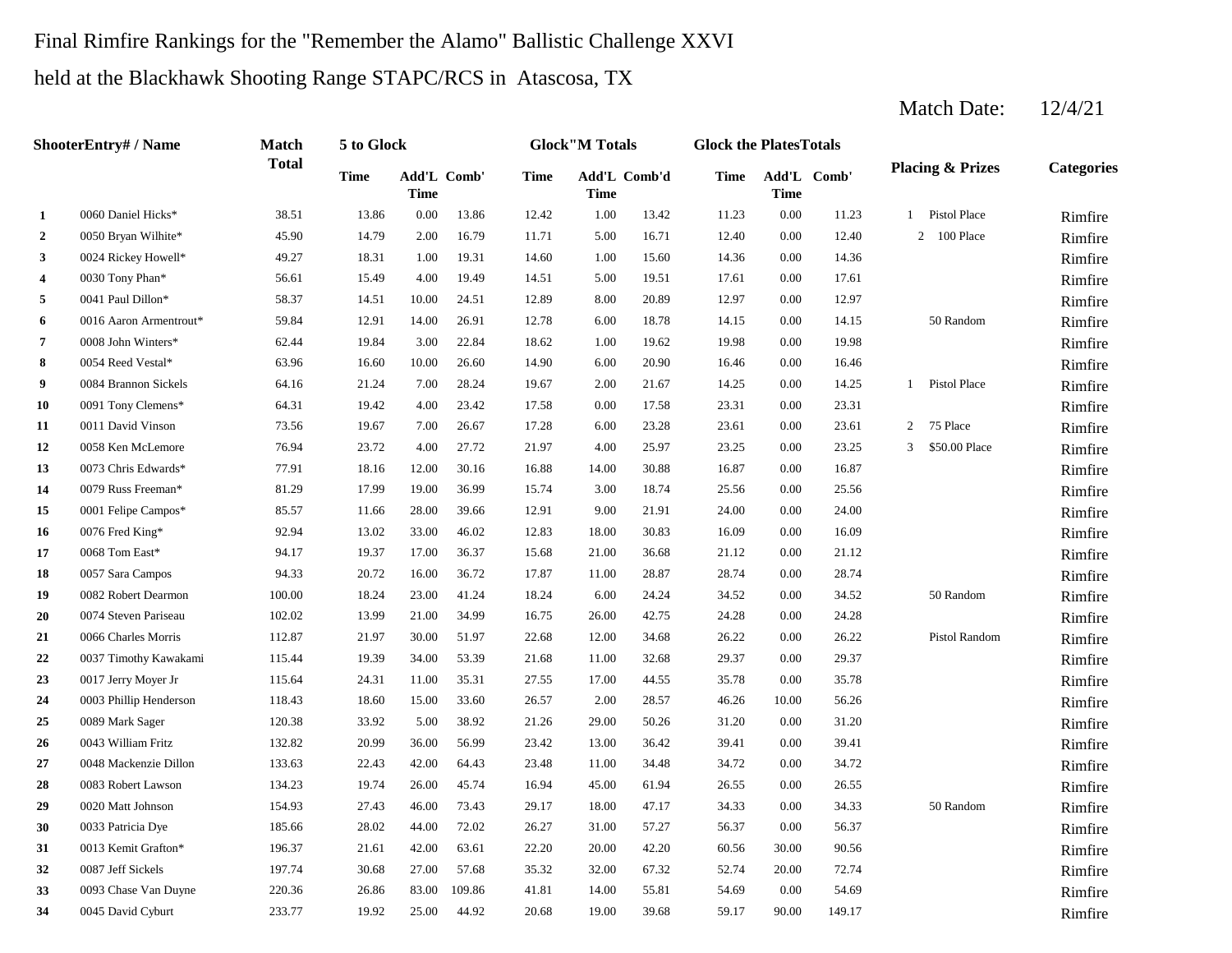## Final GLOCK Girl Rankings for the "Remember the Alamo" Ballistic Challenge XXVI

#### held at the Blackhawk Shooting Range STAPC/RCS in Atascosa, TX

#### **1** 5.00 29.25 27.01 90.30 31.04 3.00 34.04 24.25 5.00 29.25 27.01 **2** 7.00 33.24 0064 Sheleen Johnson 102.04 28.01 6.00 34.01 27.79 34.79 0.00 33.24 2 \$50.00 Place **3** 0.00 35 Patricia Dye 106.14 28.54 16.00 44.54 25.99 0.00 25.99 35.61 **4** 0029 Valessa Smith 133.31 36.10 13.00 49.10 39.48 11.00 50.48 33.73 0.00 33.73 **5** 33.00 69.17 100.00 179.72 100.00 5345.90 32.01 65.00 97.01 36.17 33.00 69.17 79.72 100.00 179.72 **6** 0019 Gail Hall **6** 354.77 48.46 42.00 90.46 52.90 53.00 105.90 88.41 **7** 0032 Dawn Braley 438.29 26.45 131.00 157.45 26.18 55.00 81.18 49.66 150.00 199.66 **8** 20018 Lanna Longorio 482.60 44.27 39.00 83.27 38.53 21.00 59.53 139.80 200.00 339.80 **ShooterEntry# / Name Match Total 5 to Glock Time Glock"M Totals Glock the PlatesTotals Placing & Prizes Time Add'L Comb'd Time Add'L Comb' Time** Add'L Comb' **Time Add'L Time Time 1** 0049 Mackenzie Dillon 90.30 31.04 3.00 34.04 24.25 5.00 29.25 27.01 0.00 27.01 1 100 Place 90.30 31.04 3.00 34.04 24.25 5.00 29.25 27.01 0.00 27.01 50 Random 0035 Patricia Dye 106.14 28.54 16.00 44.54 25.99 0.00 25.99 35.61 0.00 35.61 3 Knife Place 0019 Gail Hall 354.77 48.46 42.00 90.46 52.90 105.90 70.00 158.41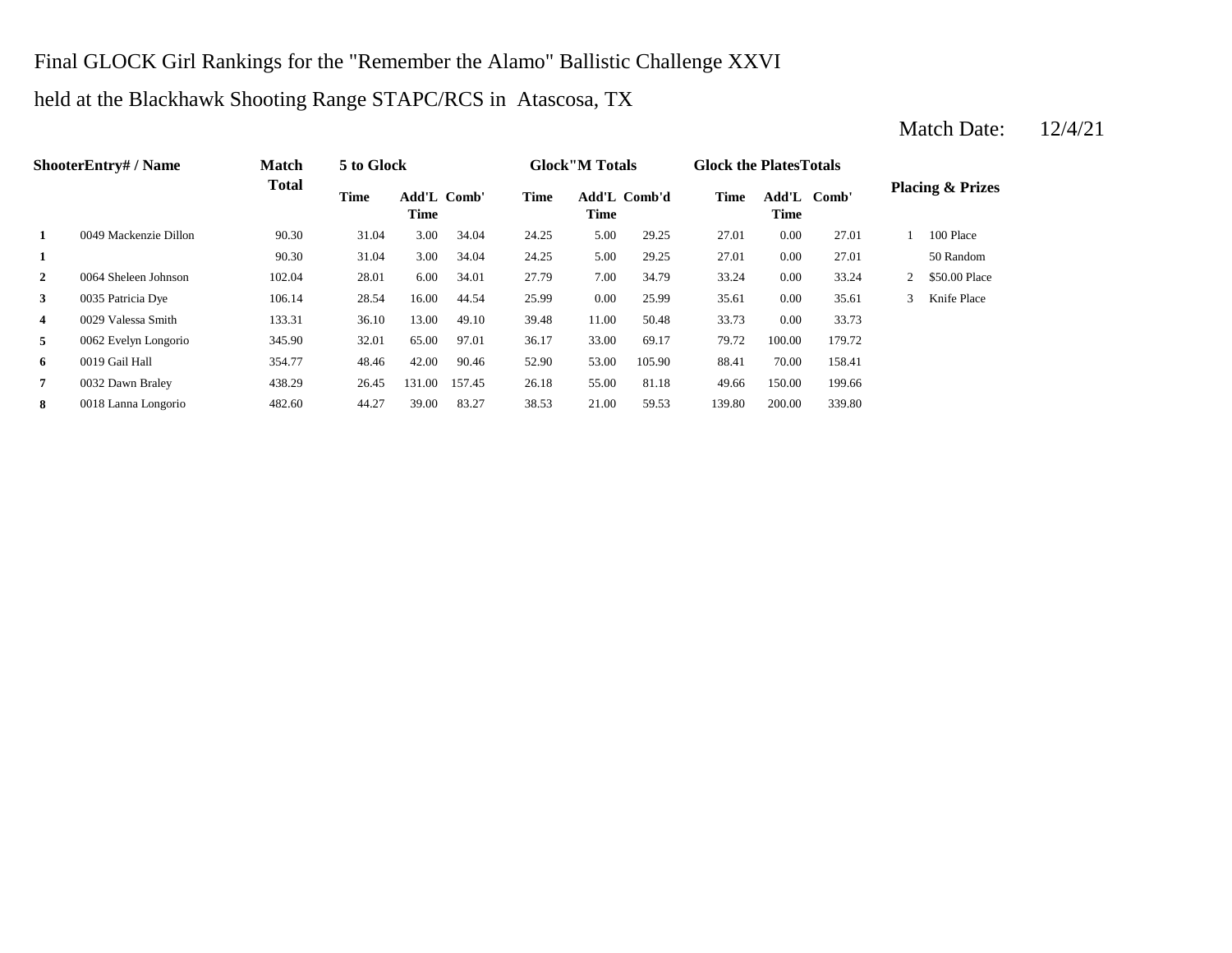# Final Pocket GLOCK Rankings for the "Remember the Alamo" Ballistic Challenge XXVI

held at the Blackhawk Shooting Range STAPC/RCS in Atascosa, TX

|                | ShooterEntry# / Name   | <b>Match</b> | 5 to Glock  |                            |       |       | <b>Glock</b> "M Totals      |       | <b>Glock the PlatesTotals</b> |             |             |   |                             |
|----------------|------------------------|--------------|-------------|----------------------------|-------|-------|-----------------------------|-------|-------------------------------|-------------|-------------|---|-----------------------------|
|                |                        | <b>Total</b> | <b>Time</b> | Add'L Comb'<br><b>Time</b> |       | Time  | Add'L Comb'd<br><b>Time</b> |       | <b>Time</b>                   | <b>Time</b> | Add'L Comb' |   | <b>Placing &amp; Prizes</b> |
| 1              | 0051 Bryan Wilhite*    | 45.94        | 11.57       | 1.00                       | 12.57 | 9.46  | 5.00                        | 14.46 | 18.91                         | 0.00        | 18.91       |   | 100 Place                   |
| $\mathbf{2}$   | 0077 Fred King*        | 48.68        | 10.36       | 2.00                       | 12.36 | 10.07 | 7.00                        | 17.07 | 19.25                         | 0.00        | 19.25       |   |                             |
| 3 <sup>1</sup> | 0025 Rickey Howell*    | 52.98        | 14.05       | 2.00                       | 16.05 | 12.84 | 2.00                        | 14.84 | 22.09                         | 0.00        | 22.09       |   |                             |
| 4              | 0009 John Winters*     | 57.76        | 14.56       | 0.00                       | 14.56 | 13.93 | 8.00                        | 21.93 | 21.27                         | 0.00        | 21.27       |   |                             |
| 5              | 0078 Aaron Armentrout* | 59.40        | 12.07       | 6.00                       | 18.07 | 10.69 | 1.00                        | 11.69 | 19.64                         | 10.00       | 29.64       |   |                             |
| 6              | 0055 Reed Vestal*      | 66.54        | 11.68       | 4.00                       | 15.68 | 11.10 | 0.00                        | 11.10 | 19.76                         | 20.00       | 39.76       |   |                             |
| 7              | 0069 Tom East*         | 66.62        | 13.59       | 5.00                       | 18.59 | 12.99 | 4.00                        | 16.99 | 21.04                         | 10.00       | 31.04       |   |                             |
| 8              | 0085 Brannon Sickels   | 67.26        | 19.88       | 5.00                       | 24.88 | 17.93 | 0.00                        | 17.93 | 24.45                         | 0.00        | 24.45       |   | 100 Place                   |
| 9              | 0012 David Vinson      | 89.15        | 13.83       | 6.00                       | 19.83 | 13.21 | 4.00                        | 17.21 | 22.11                         | 30.00       | 52.11       | 2 | \$50.00 Place               |
| 10             | 0006 Javier Chavez     | 90.54        | 16.55       | 18.00                      | 34.55 | 13.64 | 2.00                        | 15.64 | 30.35                         | 10.00       | 40.35       | 3 | Knife Place                 |
| 11             | 0014 Kemit Grafton*    | 128.82       | 14.60       | 43.00                      | 57.60 | 16.72 | 12.00                       | 28.72 | 32.50                         | 10.00       | 42.50       |   |                             |
| 12             | 0021 Matt Johnson      | 143.84       | 24.40       | 9.00                       | 33.40 | 24.25 | 11.00                       | 35.25 | 35.19                         | 40.00       | 75.19       |   |                             |
| 13             | 0080 Jerry Moyer Jr    | 162.89       | 23.89       | 12.00                      | 35.89 | 24.05 | 9.00                        | 33.05 | 43.95                         | 50.00       | 93.95       |   |                             |
| 14             | 0092 Nicholas Chew     | 177.93       | 23.20       | 14.00                      | 37.20 | 17.56 | 5.00                        | 22.56 | 38.17                         | 80.00       | 118.17      |   |                             |
| 15             | 0034 Patricia Dye      | 185.88       | 19.64       | 47.00                      | 66.64 | 19.47 | 9.00                        | 28.47 | 40.77                         | 50.00       | 90.77       |   |                             |
| 16             | 0023 Duane Thompson    | 203.21       | 19.97       | 16.00                      | 35.97 | 27.68 | 13.00                       | 40.68 | 46.56                         | 80.00       | 126.56      |   |                             |
| 17             | 0095 Justin Kane       | 215.43       | 44.35       | 9.00                       | 53.35 | 31.05 | 8.00                        | 39.05 | 73.03                         | 50.00       | 123.03      |   |                             |
| 18             | 0044 William Fritz     | 262.98       | 14.41       | 61.00                      | 75.41 | 20.41 | 7.00                        | 27.41 | 50.16                         | 110.00      | 160.16      |   |                             |
| 19             | 0038 Timothy Kawakami  | 298.79       | 19.98       | 15.00                      | 34.98 | 21.28 | 15.00                       | 36.28 | 47.53                         | 180.00      | 227.53      |   |                             |
| 20             | 0010 Keith Matthews    | 337.43       | 17.44       | 22.00                      | 39.44 | 23.26 | 24.00                       | 47.26 | 40.73                         | 210.00      | 250.73      |   |                             |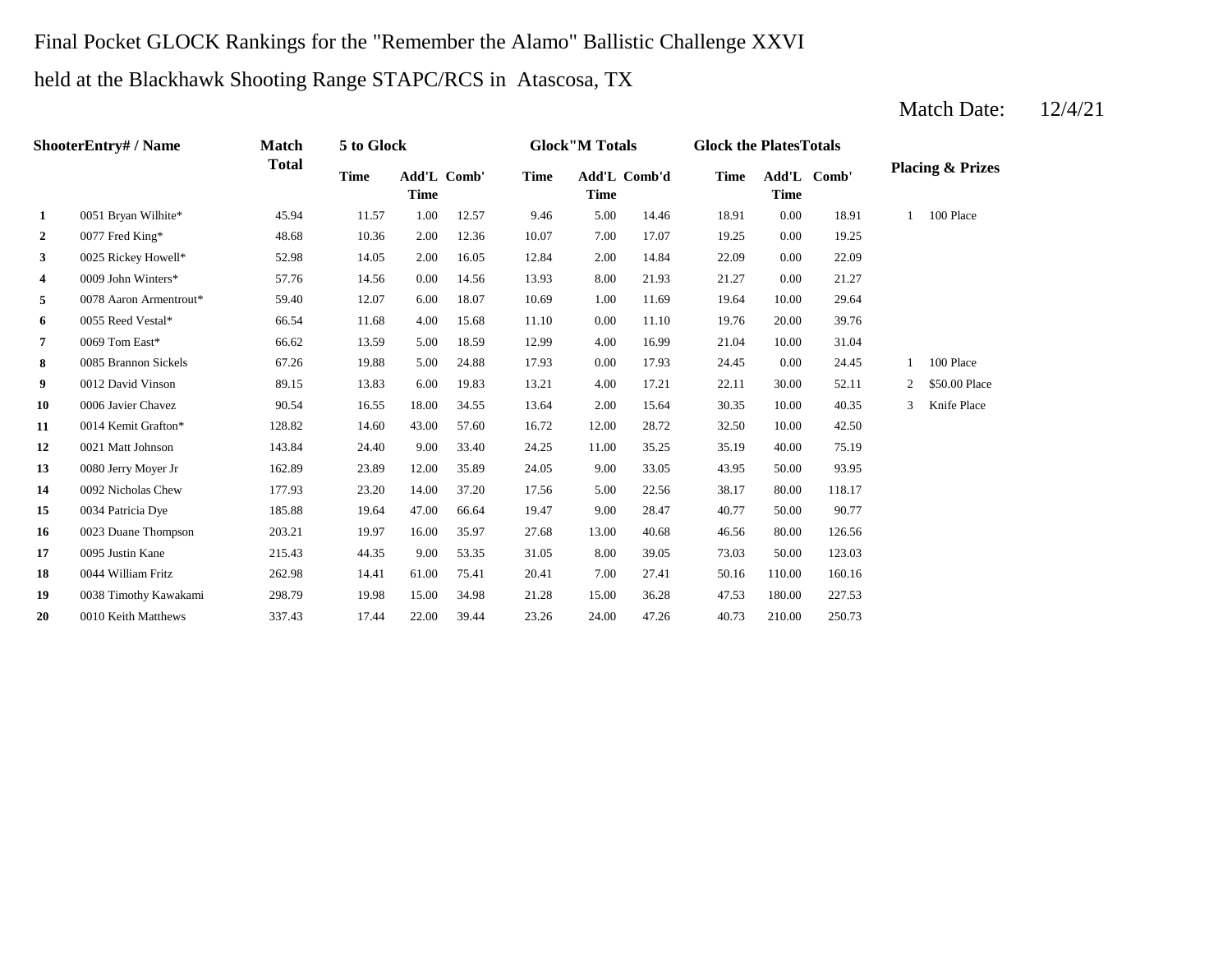# Final MOS Rankings for the "Remember the Alamo" Ballistic Challenge XXVI

held at the Blackhawk Shooting Range STAPC/RCS in Atascosa, TX

|                | ShooterEntry# / Name   | <b>Match</b> | 5 to Glock  |             |             |             | <b>Glock</b> "M Totals |              | <b>Glock the PlatesTotals</b> |             |             |              |                             |
|----------------|------------------------|--------------|-------------|-------------|-------------|-------------|------------------------|--------------|-------------------------------|-------------|-------------|--------------|-----------------------------|
|                |                        | <b>Total</b> | <b>Time</b> | <b>Time</b> | Add'L Comb' | <b>Time</b> | <b>Time</b>            | Add'L Comb'd | <b>Time</b>                   | <b>Time</b> | Add'L Comb' |              | <b>Placing &amp; Prizes</b> |
| 1              | 0052 Bryan Wilhite*    | 40.20        | 13.11       | 4.00        | 17.11       | 13.70       | 0.00                   | 13.70        | 9.39                          | 0.00        | 9.39        |              |                             |
| $\overline{2}$ | 0031 Tony Phan*        | 47.33        | 15.32       | 3.00        | 18.32       | 15.11       | 1.00                   | 16.11        | 12.90                         | 0.00        | 12.90       |              |                             |
| 3              | 0071 Grady Whitelaw*   | 48.20        | 18.76       | 0.00        | 18.76       | 16.15       | 0.00                   | 16.15        | 13.29                         | 0.00        | 13.29       |              |                             |
| 4              | 0056 Reed Vestal*      | 49.68        | 17.17       | 3.00        | 20.17       | 15.16       | 2.00                   | 17.16        | 12.35                         | 0.00        | 12.35       |              |                             |
| 5              | 0026 Rickey Howell*    | 51.68        | 19.42       | 2.00        | 21.42       | 15.51       | 2.00                   | 17.51        | 12.75                         | 0.00        | 12.75       |              | 1 Pistol Place              |
| 6              | 0042 Paul Dillon*      | 51.70        | 13.85       | 7.00        | 20.85       | 13.30       | 4.00                   | 17.30        | 13.55                         | 0.00        | 13.55       |              |                             |
| $\overline{7}$ | 0063 Jim Johnson       | 54.00        | 20.33       | 2.00        | 22.33       | 16.69       | 0.00                   | 16.69        | 14.98                         | 0.00        | 14.98       | $\mathbf{1}$ | Pistol Place                |
| 8              | 0061 Daniel Hicks*     | 55.16        | 13.30       | 6.00        | 19.30       | 11.37       | 14.00                  | 25.37        | 10.49                         | 0.00        | 10.49       |              |                             |
| 9              | 0070 Tom East*         | 56.11        | 19.52       | 1.00        | 20.52       | 16.24       | 5.00                   | 21.24        | 14.35                         | 0.00        | 14.35       |              |                             |
| 10             | 0094 Michael Kane      | 61.99        | 21.91       | 1.00        | 22.91       | 20.99       | 0.00                   | 20.99        | 18.09                         | 0.00        | 18.09       | 2            | 75 Place                    |
| 11             | 0072 Chris Edwards*    | 64.92        | 19.97       | 1.00        | 20.97       | 18.62       | 6.00                   | 24.62        | 19.33                         | 0.00        | 19.33       |              |                             |
| 12             | 0081 Aaron Armentrout* | 69.07        | 23.69       | 9.00        | 32.69       | 18.98       | 2.00                   | 20.98        | 15.40                         | 0.00        | 15.40       |              |                             |
| 13             | 0059 Ken McLemore      | 71.36        | 24.66       | 3.00        | 27.66       | 22.78       | 0.00                   | 22.78        | 20.92                         | 0.00        | 20.92       |              | 3 \$50.00 Place             |
| 14             | 0007 Michael Reed      | 71.65        | 23.78       | 8.00        | 31.78       | 19.14       | 1.00                   | 20.14        | 19.73                         | 0.00        | 19.73       |              |                             |
| 15             | 0053 James Green*      | 73.07        | 23.49       | 5.00        | 28.49       | 19.38       | 7.00                   | 26.38        | 18.20                         | 0.00        | 18.20       |              |                             |
| 16             | 0075 Steven Pariseau   | 77.54        | 13.91       | 15.00       | 28.91       | 13.20       | 20.00                  | 33.20        | 15.43                         | 0.00        | 15.43       |              |                             |
| 17             | 0015 Kemit Grafton*    | 81.91        | 21.33       | 15.00       | 36.33       | 19.59       | 5.00                   | 24.59        | 20.99                         | 0.00        | 20.99       |              |                             |
| 18             | 0086 Brannon Sickels   | 84.24        | 22.01       | 3.00        | 25.01       | 19.36       | 3.00                   | 22.36        | 16.87                         | 20.00       | 36.87       |              |                             |
| 19             | 0065 Sheleen Johnson   | 85.50        | 26.01       | 6.00        | 32.01       | 24.36       | 3.00                   | 27.36        | 26.13                         | 0.00        | 26.13       |              |                             |
| 20             | 0004 Phillip Henderson | 97.12        | 27.24       | 10.00       | 37.24       | 31.17       | 2.00                   | 33.17        | 26.71                         | 0.00        | 26.71       |              |                             |
| 21             | 0097 Matthew Gonzalez  | 110.18       | 41.13       | 22.00       | 63.13       | 18.51       | 7.00                   | 25.51        | 21.54                         | 0.00        | 21.54       |              |                             |
| 22             | 0022 Matt Johnson      | 117.46       | 29.42       | 20.00       | 49.42       | 28.77       | 8.00                   | 36.77        | 31.27                         | 0.00        | 31.27       |              | 50 Random                   |
| 23             | 0040 Tony Wong*        | 119.38       | 7.55        | 74.00       | 81.55       | 11.80       | 14.00                  | 25.80        | 12.03                         | 0.00        | 12.03       |              |                             |
| 24             | 0036 Patricia Dye      | 140.16       | 32.32       | 24.00       | 56.32       | 30.96       | 12.00                  | 42.96        | 40.88                         | 0.00        | 40.88       |              |                             |
| 25             | 0098 Garrick Gonzalez  | 142.91       | 19.24       | 44.00       | 63.24       | 19.92       | 26.00                  | 45.92        | 23.75                         | 10.00       | 33.75       |              |                             |
| 26             | 0088 Jeff Sickels      | 162.22       | 38.54       | 17.00       | 55.54       | 35.52       | 16.00                  | 51.52        | 55.16                         | 0.00        | 55.16       |              | \$50.00 Random              |
| 27             | 0090 Mark Sager        | 164.18       | 33.45       | 26.00       | 59.45       | 41.97       | 30.00                  | 71.97        | 32.76                         | 0.00        | 32.76       |              |                             |
| 28             | 0039 Timothy Kawakami  | 181.77       | 35.38       | 32.00       | 67.38       | 38.11       | 17.00                  | 55.11        | 39.28                         | 20.00       | 59.28       |              |                             |
| 29             | 0067 Charles Morris    | 194.98       | 26.84       | 14.00       | 40.84       | 22.42       | 19.00                  | 41.42        | 52.72                         | 60.00       | 112.72      |              |                             |
| 30             | 0096 Justin Kane       | 480.06       | 67.25       | 137.00      | 204.25      | 67.37       | 106.00                 | 173.37       | 92.44                         | 10.00       | 102.44      |              |                             |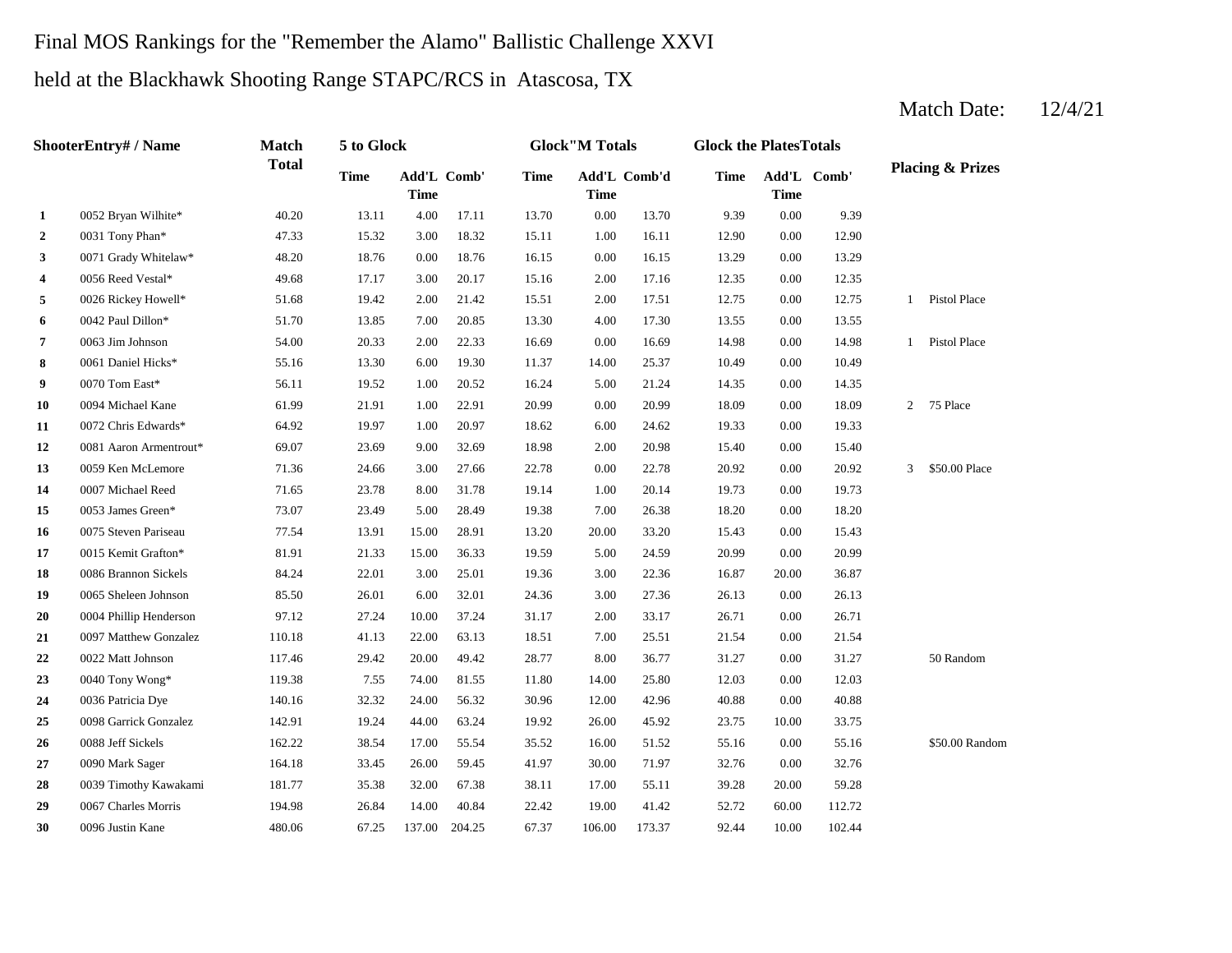# **Final Team Rankings for the "Remember the Alamo" Ballistic Challenge XXVI held at the Blackhawk Shooting Range STAPC/RCS in Atascosa, TX**

| Competition     |          |                  |                                            |
|-----------------|----------|------------------|--------------------------------------------|
| <b>Standing</b> | Score    | <b>Team Name</b> | <b>Team Members</b>                        |
|                 | 1.183.27 | 3 Generations    | Gail Hall, Evelyn Longorio, Lanna Longorio |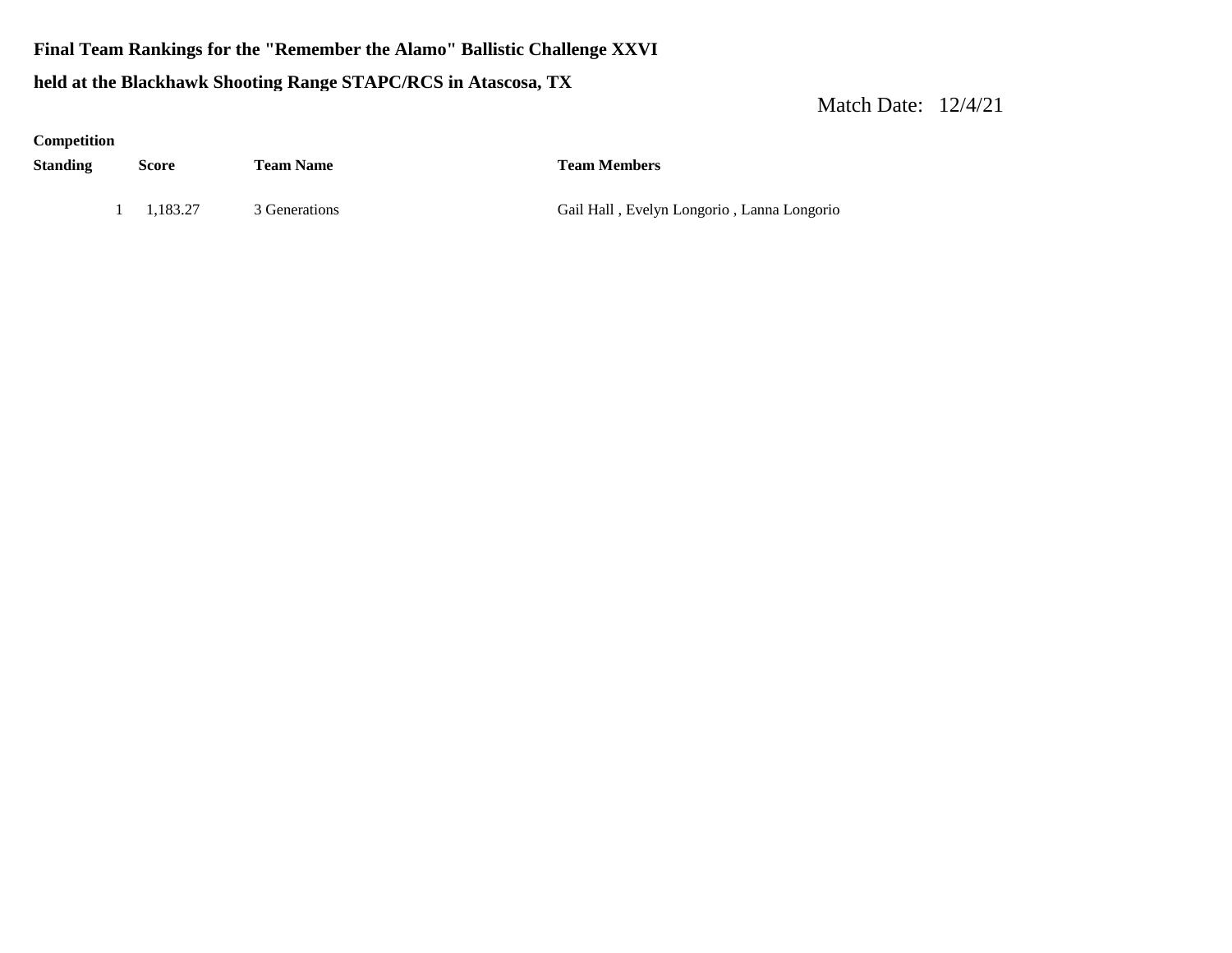**The following scores have not been included in the above results due to administrative issues or scoring errors Please call the GSSF office (770) 437-4718 as soon as possible for further clarification. Thank you.**

**Shooters who did not finish the match...**

#### **Shooters who did not show**

- $1 \t0027$ **1** Randy Wallen
- 0028 2 0028 Randy Wallen
- 3 0046 **3** David McGuire
- 4 0047 **4** David McGuire
- 0002 5 0002 Philip Farr
- 0005 **6** Jordan Poage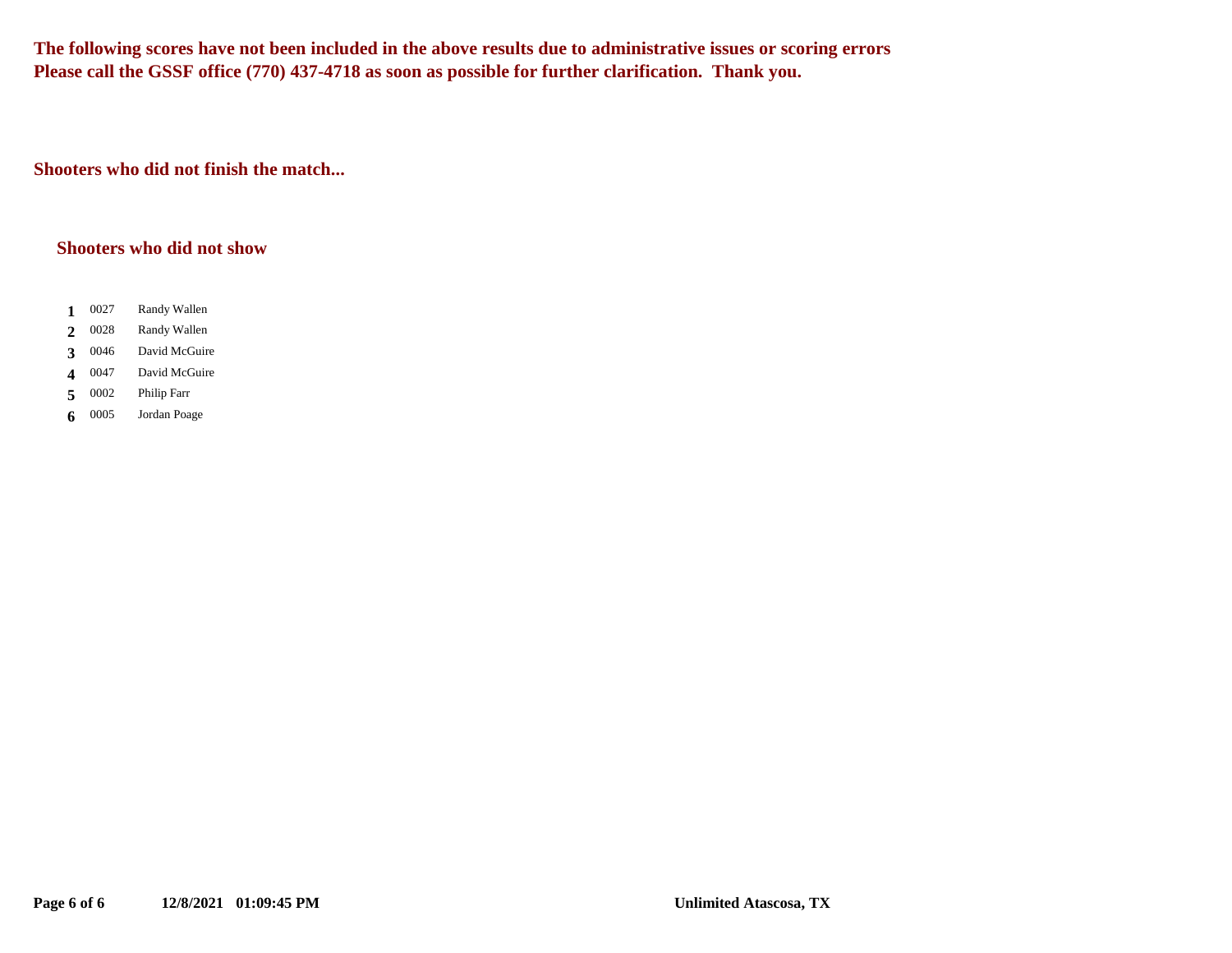## Final Civilian Rankings for the "Remember the Alamo" Ballistic Challenge XXVI

|                | ShooterEntry# / Name  | Match        | 5 to Glock Totals |             |              |       | <b>Glock"M Totals</b> |              | <b>Glock the PlatesTotals</b> |        |              |              |                             |                            |
|----------------|-----------------------|--------------|-------------------|-------------|--------------|-------|-----------------------|--------------|-------------------------------|--------|--------------|--------------|-----------------------------|----------------------------|
|                |                       | <b>Total</b> | Time              | <b>Time</b> | Add'L Comb'd | Time  | Time                  | Add'L Comb'd | Time                          | Time   | Add'L Comb'd |              | <b>Placing &amp; Prizes</b> | <b>Categories</b>          |
|                | 0150 Brannon Sickels  | 61.71        | 22.58             | 1.00        | 23.58        | 19.84 | 1.00                  | 20.84        | 17.29                         | 0.00   | 17.29        | $\mathbf{1}$ | Pistol Place                |                            |
| 2              | 0116 Jim Johnson      | 63.49        | 21.03             | 4.00        | 25.03        | 15.33 | 7.00                  | 22.33        | 16.13                         | 0.00   | 16.13        | 2            | 100 Place                   | Senior                     |
| $\overline{2}$ |                       | 63.49        | 21.03             | 4.00        | 25.03        | 15.33 | 7.00                  | 22.33        | 16.13                         | 0.00   | 16.13        |              | 75 Senior                   | Senior                     |
| 3              | 0056 David Enmark     | 76.45        | 21.63             | 16.00       | 37.63        | 16.58 | 7.00                  | 23.58        | 15.24                         | 0.00   | 15.24        | 3            | 75 Place                    |                            |
| 4              | 0111 Ken McLemore     | 77.80        | 25.59             | 5.00        | 30.59        | 23.62 | 1.00                  | 24.62        | 22.59                         | 0.00   | 22.59        |              |                             | Senior                     |
| 5              | 0155 Mark Steele      | 81.85        | 17.04             | 12.00       | 29.04        | 19.53 | 10.00                 | 29.53        | 23.28                         | 0.00   | 23.28        |              | 75 Challenged               | Challenged                 |
| 6              | 0174 Garrick Gonzalez | 89.97        | 22.03             | 21.00       | 43.03        | 18.40 | 6.00                  | 24.40        | 22.54                         | 0.00   | 22.54        |              |                             |                            |
| 7              | 0119 Charles Morris   | 94.79        | 24.56             | 18.00       | 42.56        | 23.66 | 2.00                  | 25.66        | 26.57                         | 0.00   | 26.57        |              | 75 Super Senior             | Super Senior               |
| 8              | 0014 Michael Reed     | 95.38        | 25.35             | 25.00       | 50.35        | 21.92 | 6.00                  | 27.92        | 17.11                         | 0.00   | 17.11        |              |                             |                            |
| 9              | 0031 Javier Chavez    | 108.14       | 25.43             | 16.00       | 41.43        | 20.26 | 18.00                 | 38.26        | 28.45                         | 0.00   | 28.45        |              |                             | Senior                     |
| 10             | 0093 Mackenzie Dillon | 110.44       | 29.60             | 24.00       | 53.60        | 22.54 | 8.00                  | 30.54        | 26.30                         | 0.00   | 26.30        |              | 75 Adult Female             | <b>Adult Female</b>        |
| 11             | 0021 David Vinson     | 110.68       | 23.35             | 42.00       | 65.35        | 18.44 | 4.00                  | 22.44        | 22.89                         | 0.00   | 22.89        |              |                             |                            |
| 12             | 0118 Sheleen Johnson  | 120.32       | 27.68             | 17.00       | 44.68        | 28.05 | 6.00                  | 34.05        | 41.59                         | 0.00   | 41.59        |              |                             | Adult Female               |
| 13             | 0172 Matthew Gonzalez | 124.84       | 28.27             | 42.00       | 70.27        | 22.88 | 8.00                  | 30.88        | 23.69                         | 0.00   | 23.69        |              |                             |                            |
| 14             | 0068 Patricia Dye     | 125.96       | 29.79             | 24.00       | 53.79        | 26.83 | 7.00                  | 33.83        | 38.34                         | 0.00   | 38.34        |              |                             | Adult Female, Super Senior |
| 15             | 0177 Jeremy Smith     | 137.05       | 34.03             | 17.00       | 51.03        | 24.24 | 12.00                 | 36.24        | 39.78                         | 10.00  | 49.78        |              |                             |                            |
| 16             | 0058 Valessa Smith    | 155.76       | 35.89             | 15.00       | 50.89        | 39.63 | 19.00                 | 58.63        | 46.24                         | 0.00   | 46.24        |              |                             | <b>Adult Female</b>        |
| 17             | 0109 Timothy Vinci    | 162.72       | 30.92             | 47.00       | 77.92        | 28.13 | 12.00                 | 40.13        | 34.67                         | 10.00  | 44.67        |              |                             | Senior                     |
| 18             | 0084 William Fritz    | 163.40       | 24.10             | 33.00       | 57.10        | 26.60 | 17.00                 | 43.60        | 62.70                         | 0.00   | 62.70        |              |                             |                            |
| 19             | 0046 Matt Johnson     | 172.24       | 30.29             | 31.00       | 61.29        | 28.48 | 15.00                 | 43.48        | 57.47                         | 10.00  | 67.47        |              |                             |                            |
| 20             | 0163 Gabriel Schmidt  | 172.63       | 22.91             | 56.00       | 78.91        | 23.74 | 36.00                 | 59.74        | 33.98                         | 0.00   | 33.98        |              |                             |                            |
| 21             | 0148 Robert Lawson    | 173.83       | 25.11             | 32.00       | 57.11        | 22.69 | 26.00                 | 48.69        | 38.03                         | 30.00  | 68.03        |              |                             |                            |
| 22             | 0043 Jerry Moyer Jr   | 190.76       | 28.15             | 69.00       | 97.15        | 26.80 | 15.00                 | 41.80        | 41.81                         | 10.00  | 51.81        |              |                             | Senior                     |
| 23             | 0086 David Cyburt     | 191.20       | 25.40             | 38.00       | 63.40        | 25.69 | 31.00                 | 56.69        | 51.11                         | 20.00  | 71.11        |              |                             | Super Senior               |
| 24             | 0160 John Whiteman    | 193.60       | 43.91             | 24.00       | 67.91        | 37.96 | 38.00                 | 75.96        | 49.73                         | 0.00   | 49.73        |              |                             | Super Senior               |
| 25             | 0073 Timothy Kawakami | 200.46       | 29.95             | 33.00       | 62.95        | 34.98 | 17.00                 | 51.98        | 45.53                         | 40.00  | 85.53        |              | Pistol Membership Promo     | Super Senior               |
| 26             | 0153 Jeff Sickels     | 233.33       | 35.21             | 10.00       | 45.21        | 43.23 | 6.00                  | 49.23        | 78.89                         | 60.00  | 138.89       |              |                             |                            |
| 27             | 0090 David McGuire    | 281.76       | 26.44             | 64.00       | 90.44        | 22.75 | 47.00                 | 69.75        | 61.57                         | 60.00  | 121.57       |              |                             | Senior                     |
| 28             | 0168 Justin Kane      | 282.81       | 49.76             | 86.00       | 135.76       | 45.77 | 15.00                 | 60.77        | 56.28                         | 30.00  | 86.28        |              |                             |                            |
| 29             | 0129 Donovan Warden   | 309.57       | 28.77             | 110.00      | 138.77       | 34.99 | 81.00                 | 115.99       | 54.81                         | 0.00   | 54.81        |              |                             |                            |
| 30             | 0128 Ken Wilson       | 330.97       | 46.84             | 39.00       | 85.84        | 43.92 | 37.00                 | 80.92        | 74.21                         | 90.00  | 164.21       |              |                             | Challenged                 |
| 31             | 0164 Zachary Winegar  | 394.22       | 28.80             | 117.00      | 145.80       | 29.56 | 112.00                | 141.56       | 36.86                         | 70.00  | 106.86       |              |                             |                            |
| 32             | 0065 Dawn Braley      | 418.58       | 25.14             | 171.00      | 196.14       | 30.69 | 52.00                 | 82.69        | 49.75                         | 90.00  | 139.75       |              |                             | <b>Adult Female</b>        |
| 33             | 0162 Timothy Stief    | 448.34       | 37.81             | 89.00       | 126.81       | 34.12 | 65.00                 | 99.12        | 72.41                         | 150.00 | 222.41       |              |                             |                            |
| 34             | 0169 Robert Viejo     | 579.32       | 71.48             | 117.00      | 188.48       | 55.31 | 60.00                 | 115.31       | 125.53                        | 150.00 | 275.53       |              | 50 Random                   |                            |
|                |                       |              |                   |             |              |       |                       |              |                               |        |              |              |                             |                            |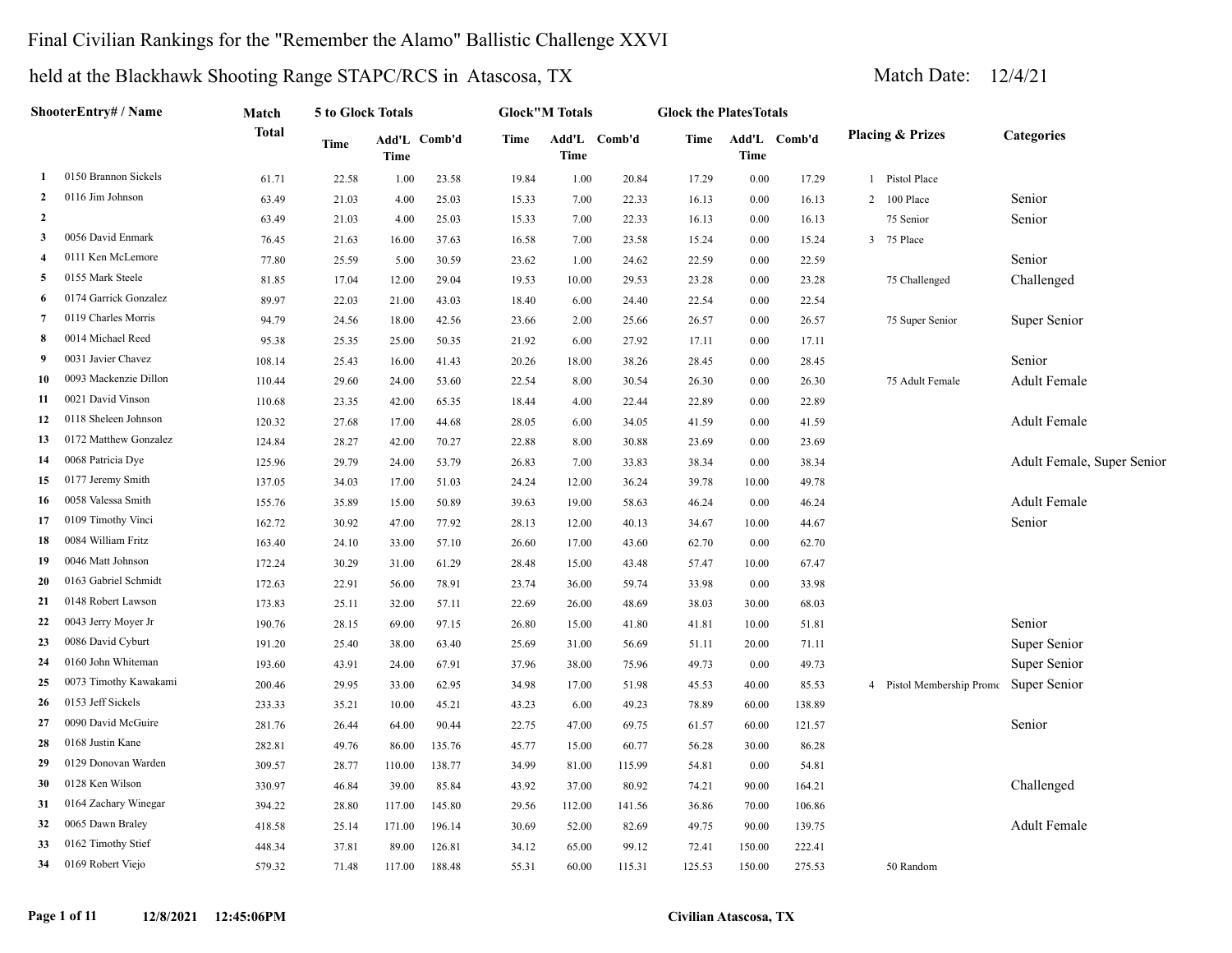## Final Competition Rankings for the "Remember the Alamo" Ballistic Challenge XXVI

|              | ShooterEntry# / Name   | Match        | 5 to Glock Totals |             |              |       | <b>Glock"M Totals</b> |              | <b>Glock the PlatesTotals</b> |          |              |                              |
|--------------|------------------------|--------------|-------------------|-------------|--------------|-------|-----------------------|--------------|-------------------------------|----------|--------------|------------------------------|
|              |                        | <b>Total</b> | Time              | <b>Time</b> | Add'L Comb'd | Time  | <b>Time</b>           | Add'L Comb'd | Time                          | Time     | Add'L Comb'd | <b>Placing &amp; Prizes</b>  |
| 1            | 0096 Bryan Wilhite*    | 48.44        | 15.05             | 5.00        | 20.05        | 13.01 | 4.00                  | 17.01        | 11.38                         | $0.00\,$ | 11.38        |                              |
| $\mathbf{2}$ | 0075 Tony Wong*        | 50.13        | 14.02             | 7.00        | 21.02        | 12.49 | 3.00                  | 15.49        | 13.62                         | 0.00     | 13.62        | 1 Pistol Place               |
| 3            | 0061 Tony Phan*        | 53.07        | 16.30             | 5.00        | 21.30        | 15.20 | 2.00                  | 17.20        | 14.57                         | 0.00     | 14.57        |                              |
| 4            | 0131 Grady Whitelaw*   | 53.75        | 18.30             | 1.00        | 19.30        | 14.81 | 5.00                  | 19.81        | 14.64                         | 0.00     | 14.64        |                              |
| 5            | 0008 Philip Farr       | 55.04        | 12.65             | 8.00        | 20.65        | 13.15 | 5.00                  | 18.15        | 16.24                         | 0.00     | 16.24        | Pistol Place<br>$\mathbf{1}$ |
| 6            | 0151 Brannon Sickels   | 55.08        | 21.66             | 0.00        | 21.66        | 19.10 | 0.00                  | 19.10        | 14.32                         | 0.00     | 14.32        | 75 Place<br>2                |
| 7            | 0080 Paul Dillon*      | 59.02        | 14.76             | 12.00       | 26.76        | 13.58 | 3.00                  | 16.58        | 15.68                         | 0.00     | 15.68        |                              |
| 8            | 0040 Aaron Armentrout* | 60.22        | 13.35             | 8.00        | 21.35        | 12.40 | 12.00                 | 24.40        | 14.47                         | 0.00     | 14.47        |                              |
| 9            | 0123 Tom East*         | 63.67        | 18.37             | 5.00        | 23.37        | 17.20 | 3.00                  | 20.20        | 20.10                         | 0.00     | 20.10        |                              |
| 10           | 0036 Jess Christensen* | 64.82        | 18.52             | 6.00        | 24.52        | 17.00 | 4.00                  | 21.00        | 19.30                         | 0.00     | 19.30        |                              |
| 11           | 0117 Jim Johnson       | 74.25        | 20.17             | 8.00        | 28.17        | 16.69 | 8.00                  | 24.69        | 21.39                         | 0.00     | 21.39        | \$50.00 Place<br>3           |
| 12           | 0105 Reed Vestal*      | 74.90        | 18.24             | 19.00       | 37.24        | 14.87 | 1.00                  | 15.87        | 21.79                         | 0.00     | 21.79        |                              |
| 13           | 0145 Russ Freeman*     | 75.02        | 17.61             | 9.00        | 26.61        | 19.07 | 5.00                  | 24.07        | 24.34                         | 0.00     | 24.34        |                              |
| 14           | 0050 Rickey Howell*    | 76.58        | 22.63             | 1.00        | 23.63        | 16.15 | 9.00                  | 25.15        | 17.80                         | 10.00    | 27.80        |                              |
| 15           | 0057 David Enmark      | 81.08        | 23.60             | 3.00        | 26.60        | 15.87 | 16.00                 | 31.87        | 22.61                         | 0.00     | 22.61        |                              |
| 16           | 0112 Ken McLemore      | 84.89        | 24.78             | 9.00        | 33.78        | 23.31 | 7.00                  | 30.31        | 20.80                         | 0.00     | 20.80        |                              |
| 17           | 0142 Robert Dearmon    | 88.08        | 15.54             | 19.00       | 34.54        | 15.91 | 15.00                 | 30.91        | 22.63                         | 0.00     | 22.63        |                              |
| 18           | 0004 Felipe Campos*    | 88.41        | 14.77             | 20.00       | 34.77        | 14.38 | 18.00                 | 32.38        | 21.26                         | 0.00     | 21.26        |                              |
| 19           | 0139 Joseph Osborne*   | 89.59        | 20.83             | 12.00       | 32.83        | 18.38 | 6.00                  | 24.38        | 22.38                         | 10.00    | 32.38        |                              |
| 20           | 0012 Phillip Henderson | 104.29       | 29.89             | 12.00       | 41.89        | 29.99 | 5.00                  | 34.99        | 27.41                         | 0.00     | 27.41        |                              |
| 21           | 0070 Patricia Dye      | 106.32       | 28.16             | 18.00       | 46.16        | 27.00 | 5.00                  | 32.00        | 28.16                         | 0.00     | 28.16        |                              |
| 22           | 0015 Michael Reed      | 108.58       | 25.73             | 14.00       | 39.73        | 16.62 | 26.00                 | 42.62        | 26.23                         | 0.00     | 26.23        |                              |
| 23           | 0110 Timothy Vinci     | 121.00       | 30.05             | 21.00       | 51.05        | 22.83 | 12.00                 | 34.83        | 35.12                         | 0.00     | 35.12        |                              |
| 24           | 0027 Kemit Grafton*    | 124.91       | 25.68             | 26.00       | 51.68        | 21.22 | 1.00                  | 22.22        | 41.01                         | 10.00    | 51.01        |                              |
| 25           | 0044 Jerry Moyer Jr    | 142.63       | 31.53             | 27.00       | 58.53        | 32.83 | 9.00                  | 41.83        | 42.27                         | 0.00     | 42.27        |                              |
| 26           | 0067 Terrence Braley   | 155.75       | 28.36             | 23.00       | 51.36        | 24.67 | 5.00                  | 29.67        | 44.72                         | 30.00    | 74.72        |                              |
| 27           | 0114 Reginald Lawson   | 159.30       | 45.60             | 23.00       | 68.60        | 40.88 | 9.00                  | 49.88        | 40.82                         | 0.00     | 40.82        |                              |
| 28           | 0161 Judd Earley       | 160.75       | 39.09             | 16.00       | 55.09        | 35.41 | 19.00                 | 54.41        | 51.25                         | 0.00     | 51.25        |                              |
| 29           | 0154 Jeff Sickels      | 163.74       | 39.89             | 10.00       | 49.89        | 42.23 | 2.00                  | 44.23        | 59.62                         | 10.00    | 69.62        |                              |
| 30           | 0085 William Fritz     | 194.48       | 25.59             | 56.00       | 81.59        | 25.92 | 42.00                 | 67.92        | 44.97                         | 0.00     | 44.97        | Pistol Random                |
| 31           | 0088 David Cyburt      | 323.13       | 26.63             | 50.00       | 76.63        | 25.19 | 43.00                 | 68.19        | 58.31                         | 120.00   | 178.31       |                              |
| 32           | 0034 Keith Matthews    | 348.54       | 32.71             | 124.00      | 156.71       | 29.48 | 57.00                 | 86.48        | 55.35                         | 50.00    | 105.35       |                              |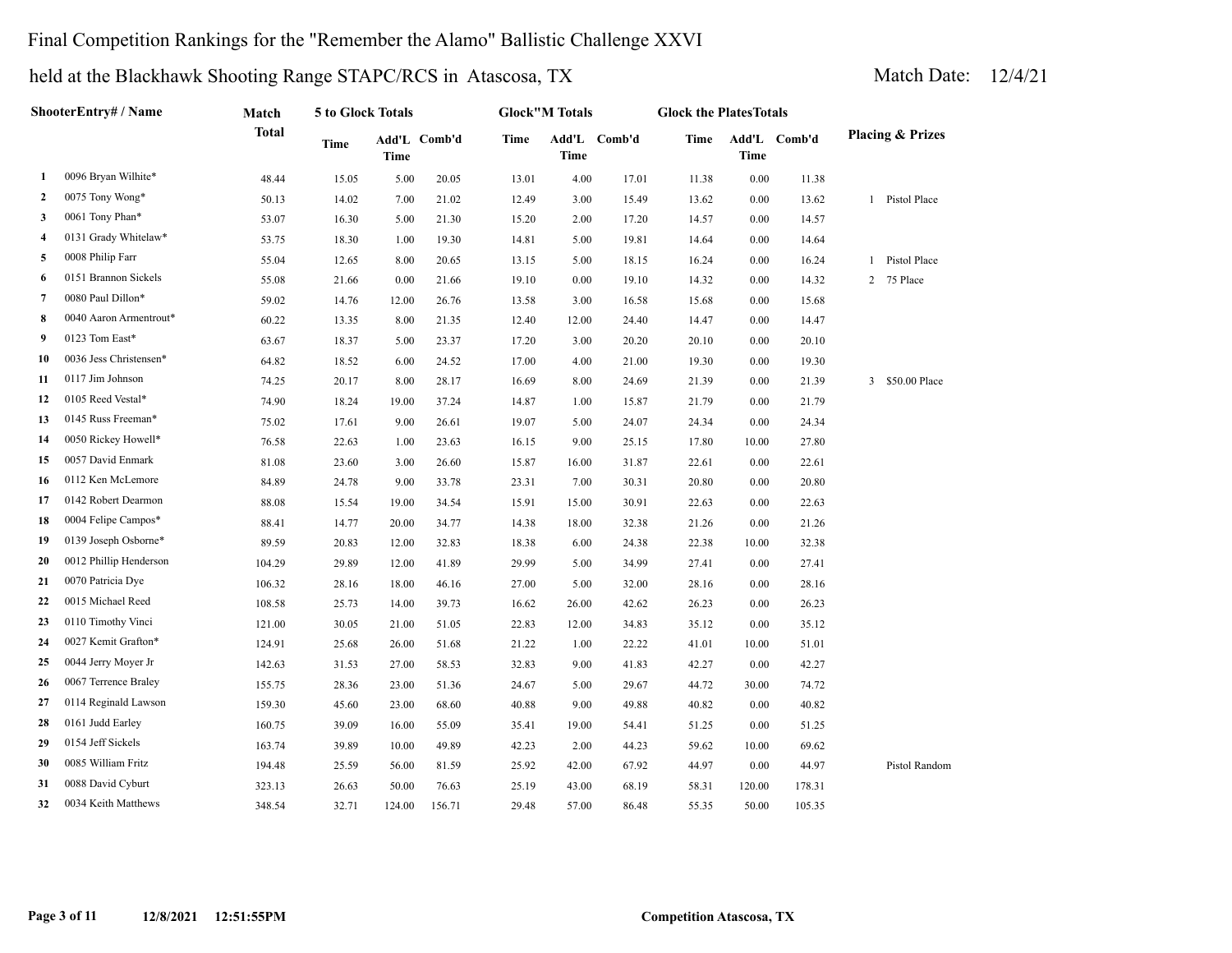## Final Guardian Rankings for the "Remember the Alamo" Ballistic Challenge XXVI

|    | ShooterEntry# / Name   | Match        | 5 to Glock Totals |        |              |       | <b>Glock</b> "M Totals |        | <b>Glock the Plates Totals</b> |       |              |                             |                          |
|----|------------------------|--------------|-------------------|--------|--------------|-------|------------------------|--------|--------------------------------|-------|--------------|-----------------------------|--------------------------|
|    |                        | <b>Total</b> | Time              | Time   | Add'L Comb'd | Time  | Add'L<br>Time          | Comb'd | Time                           | Time  | Add'L Comb'd | <b>Placing &amp; Prizes</b> | <b>Categories</b>        |
|    | 0007 Philip Farr       | 63.39        | 15.18             | 11.00  | 26.18        | 12.53 | 10.00                  | 22.53  | 14.68                          | 0.00  | 14.68        | 100 Place                   |                          |
|    | 0141 Robert Dearmon    | 91.21        | 17.86             | 20.00  | 37.86        | 15.79 | 20.00                  | 35.79  | 17.56                          | 0.00  | 17.56        | 2 \$50.00 Place             |                          |
| 3  | 0011 Phillip Henderson | 96.86        | 22.48             | 17.00  | 39.48        | 22.95 | 8.00                   | 30.95  | 26.43                          | 0.00  | 26.43        | 3 Knife Place               | Super Senior             |
| 3  |                        | 96.86        | 22.48             | 17.00  | 39.48        | 22.95 | 8.00                   | 30.95  | 26.43                          | 0.00  | 26.43        | 75 Super Senior             | Super Senior             |
| 4  | 0066 Terrence Braley   | 99.02        | 26.91             | 9.00   | 35.91        | 23.95 | 8.00                   | 31.95  | 31.16                          | 0.00  | 31.16        |                             |                          |
| 5  | 0167 Randall Smith     | 100.59       | 22.27             | 25.00  | 47.27        | 20.80 | 7.00                   | 27.80  | 25.52                          | 0.00  | 25.52        |                             |                          |
|    | 6 0127 Jordan Poage    | 106.46       | 26.58             | 22.00  | 48.58        | 21.75 | 14.00                  | 35.75  | 22.13                          | 0.00  | 22.13        | 75 Challenged               | Challenged               |
|    | 0047 Duane Thompson    | 142.09       | 29.97             | 21.00  | 50.97        | 28.73 | 10.00                  | 38.73  | 52.39                          | 0.00  | 52.39        |                             | Challenged, Super Senior |
| 8  | 0158 Reginald Lawson   | 149.10       | 50.03             | 9.00   | 59.03        | 37.26 | 1.00                   | 38.26  | 51.81                          | 0.00  | 51.81        | 75 Senior                   | Senior                   |
| 9  | 0136 Bobby McNiel      | 242.31       | 22.46             | 32.00  | 54.46        | 18.63 | 32.00                  | 50.63  | 67.22                          | 70.00 | 137.22       |                             |                          |
| 10 | 0135 Virgil Verduzco   | 247.26       | 27.50             | 64.00  | 91.50        | 27.99 | 25.00                  | 52.99  | 62.77                          | 40.00 | 102.77       |                             |                          |
| 11 | 0165 Chase Van Duyne   | 313.84       | 29.39             | 100.00 | 129.39       | 34.96 | 25.00                  | 59.96  | 74.49                          | 50.00 | 124.49       |                             |                          |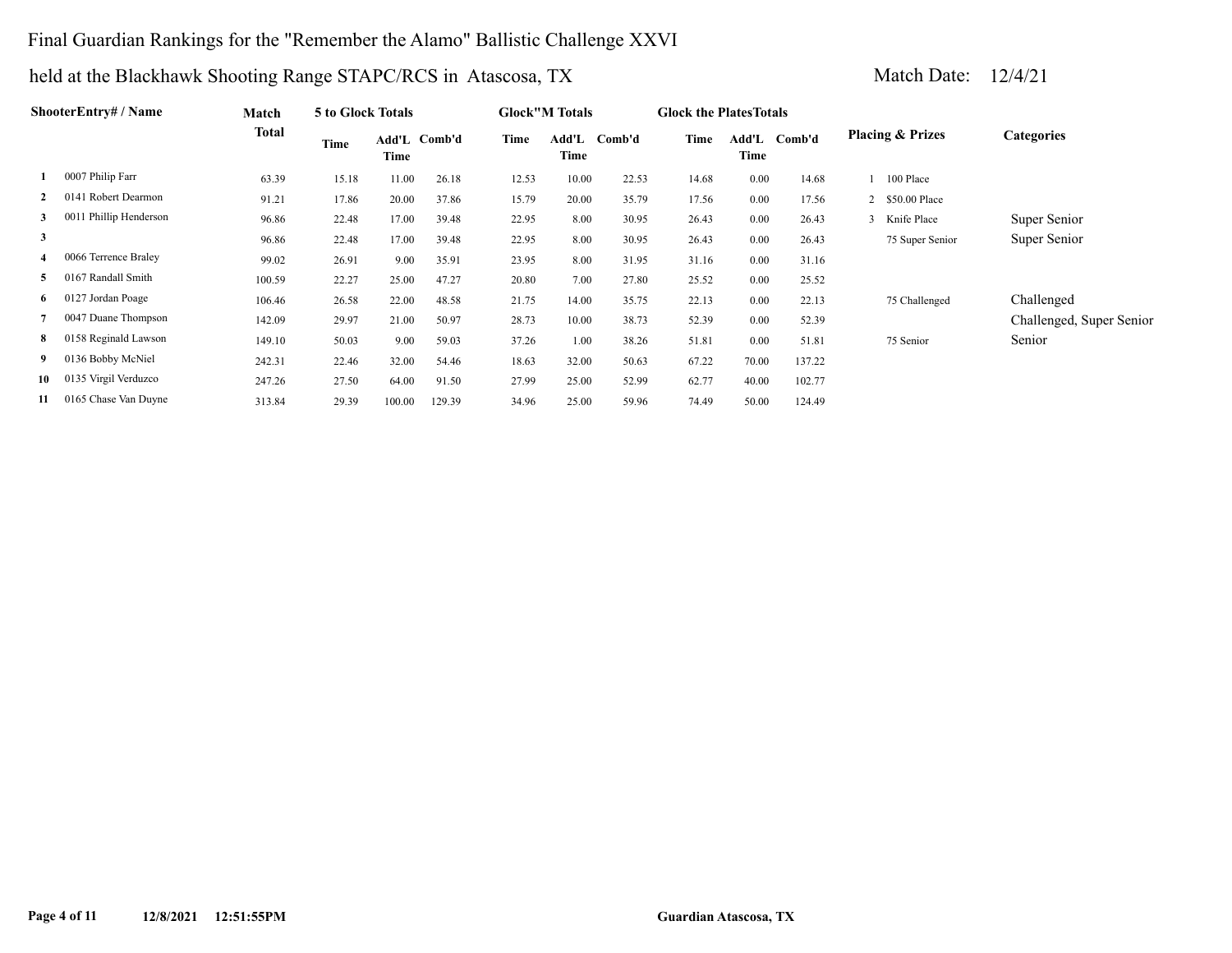## Final Heavy Metal Rankings for the "Remember the Alamo" Ballistic Challenge XXVI

|    | ShooterEntry# / Name   | Match        | 5 to Glock Totals |             |              |       | <b>Glock</b> "M Totals |              | <b>Glock the Plates Totals</b> |             |              |                             |
|----|------------------------|--------------|-------------------|-------------|--------------|-------|------------------------|--------------|--------------------------------|-------------|--------------|-----------------------------|
|    |                        | <b>Total</b> | <b>Time</b>       | <b>Time</b> | Add'L Comb'd | Time  | <b>Time</b>            | Add'L Comb'd | Time                           | <b>Time</b> | Add'L Comb'd | <b>Placing &amp; Prizes</b> |
| 1  | 0134 Grady Whitelaw*   | 53.07        | 19.38             | 1.00        | 20.38        | 15.96 | 2.00                   | 17.96        | 14.73                          | 0.00        | 14.73        |                             |
| 2  | 0064 Tony Phan*        | 53.68        | 16.64             | 4.00        | 20.64        | 15.73 | 4.00                   | 19.73        | 13.31                          | 0.00        | 13.31        |                             |
| 3  | 0099 Bryan Wilhite*    | 57.73        | 16.24             | 5.00        | 21.24        | 12.95 | 11.00                  | 23.95        | 12.54                          | 0.00        | 12.54        | 50 Random                   |
| 4  | 0108 Reed Vestal*      | 58.56        | 18.71             | 2.00        | 20.71        | 14.09 | 11.00                  | 25.09        | 12.76                          | 0.00        | 12.76        | Pistol Place                |
| 5  | 0053 Rickey Howell*    | 62.12        | 22.52             | 1.00        | 23.52        | 17.99 | 1.00                   | 18.99        | 19.61                          | 0.00        | 19.61        |                             |
| 6  | 0083 Paul Dillon*      | 64.62        | 13.52             | 14.00       | 27.52        | 12.73 | 4.00                   | 16.73        | 20.37                          | 0.00        | 20.37        |                             |
| 7  | 0010 Philip Farr       | 66.93        | 15.49             | 16.00       | 31.49        | 14.26 | 5.00                   | 19.26        | 16.18                          | 0.00        | 16.18        | 100 Place                   |
| 8  | 0126 Tom East*         | 69.70        | 20.07             | 8.00        | 28.07        | 19.00 | 3.00                   | 22.00        | 19.63                          | 0.00        | 19.63        |                             |
| 9  | 0039 Jess Christensen* | 76.10        | 19.50             | 20.00       | 39.50        | 16.57 | 0.00                   | 16.57        | 20.03                          | 0.00        | 20.03        |                             |
| 10 | 0006 Felipe Campos*    | 76.73        | 17.21             | 14.00       | 31.21        | 16.40 | 9.00                   | 25.40        | 20.12                          | 0.00        | 20.12        |                             |
| 11 | 0102 James Green*      | 80.33        | 28.23             | 6.00        | 34.23        | 19.70 | 7.00                   | 26.70        | 19.40                          | 0.00        | 19.40        |                             |
| 12 | 0157 Mark Steele       | 82.31        | 19.00             | 22.00       | 41.00        | 18.70 | 2.00                   | 20.70        | 20.61                          | 0.00        | 20.61        | 2 \$50.00 Place             |
| 13 | 0020 John Winters*     | 84.52        | 23.65             | 7.00        | 30.65        | 21.38 | 8.00                   | 29.38        | 24.49                          | 0.00        | 24.49        |                             |
| 14 | 0017 Michael Reed      | 99.07        | 22.74             | 13.00       | 35.74        | 19.26 | 16.00                  | 35.26        | 28.07                          | 0.00        | 28.07        | 3 Knife Place               |
| 15 | 0024 David Vinson      | 100.28       | 25.32             | 13.00       | 38.32        | 23.73 | 22.00                  | 45.73        | 16.23                          | 0.00        | 16.23        |                             |
| 16 | 0030 Kemit Grafton*    | 108.23       | 21.40             | 30.00       | 51.40        | 21.64 | 14.00                  | 35.64        | 21.19                          | 0.00        | 21.19        |                             |
| 17 | 0072 Patricia Dye      | 128.48       | 31.42             | 15.00       | 46.42        | 28.99 | 19.00                  | 47.99        | 34.07                          | 0.00        | 34.07        |                             |
| 18 | 0033 Javier Chavez     | 143.73       | 28.48             | 22.00       | 50.48        | 22.03 | 19.00                  | 41.03        | 42.22                          | 10.00       | 52.22        |                             |
| 19 | 0089 David Cyburt      | 188.89       | 28.95             | 59.00       | 87.95        | 32.22 | 26.00                  | 58.22        | 42.72                          | 0.00        | 42.72        | 2 year membership renew     |
| 20 | 0170 Robert Viejo      | 403.76       | 60.31             | 34.00       | 94.31        | 55.20 | 53.00                  | 108.20       | 101.25                         | 100.00      | 201.25       |                             |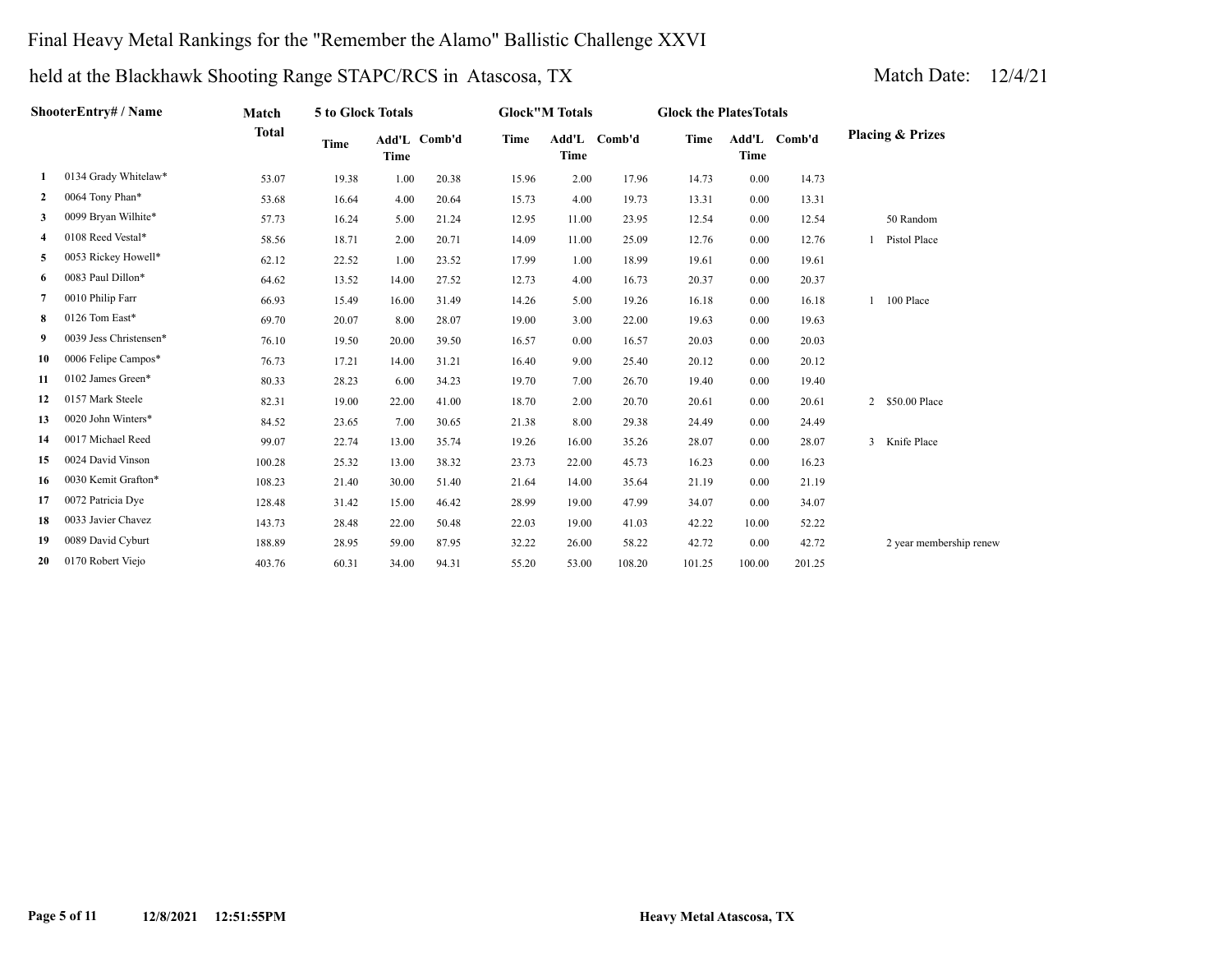## Final Major Sub Rankings for the "Remember the Alamo" Ballistic Challenge XXVI

|              | ShooterEntry# / Name | Match        | 5 to Glock Totals |                      |       |       | <b>Glock</b> "M Totals |        | <b>Glock the Plates Totals</b> |       |              |                             |
|--------------|----------------------|--------------|-------------------|----------------------|-------|-------|------------------------|--------|--------------------------------|-------|--------------|-----------------------------|
|              |                      | <b>Total</b> | Time              | Add'L Comb'd<br>Time |       | Time  | Add'L<br>Time          | Comb'd | Time                           | Time  | Add'L Comb'd | <b>Placing &amp; Prizes</b> |
|              | 0079 Paul Dillon*    | 42.37        | 9.80              | 3.00                 | 12.80 | 9.76  | 3.00                   | 12.76  | 16.81                          | 0.00  | 16.81        | 100 Place                   |
| $\mathbf{2}$ | 0060 Tony Phan*      | 42.58        | 10.38             | 5.00                 | 15.38 | 10.50 | 0.00                   | 10.50  | 16.70                          | 0.00  | 16.70        | 50 Random                   |
| 3            | 0049 Rickey Howell*  | 53.73        | 13.23             | 1.00                 | 14.23 | 12.29 | 0.00                   | 12.29  | 17.21                          | 10.00 | 27.21        |                             |
| 4            | 0104 Reed Vestal*    | 59.79        | 12.74             | 6.00                 | 18.74 | 10.67 | 3.00                   | 13.67  | 17.38                          | 10.00 | 27.38        |                             |
| 5            | 0095 Bryan Wilhite*  | 61.14        | 10.58             | 4.00                 | 14.58 | 9.45  | 2.00                   | 11.45  | 15.11                          | 20.00 | 35.11        |                             |
| 6            | 0101 James Green*    | 73.98        | 17.22             | 0.00                 | 17.22 | 12.48 | 2.00                   | 14.48  | 22.28                          | 20.00 | 42.28        |                             |
|              | 0122 Tom East*       | 84.13        | 13.42             | 13.00                | 26.42 | 12.15 | 5.00                   | 17.15  | 20.56                          | 20.00 | 40.56        |                             |
| 8            | 0023 David Vinson    | 91.27        | 14.74             | 14.00                | 28.74 | 15.06 | 14.00                  | 29.06  | 23.47                          | 10.00 | 33.47        | 100 Place                   |
| 9            | 0026 Kemit Grafton*  | 103.59       | 16.55             | 31.00                | 47.55 | 15.24 | 1.00                   | 16.24  | 29.80                          | 10.00 | 39.80        |                             |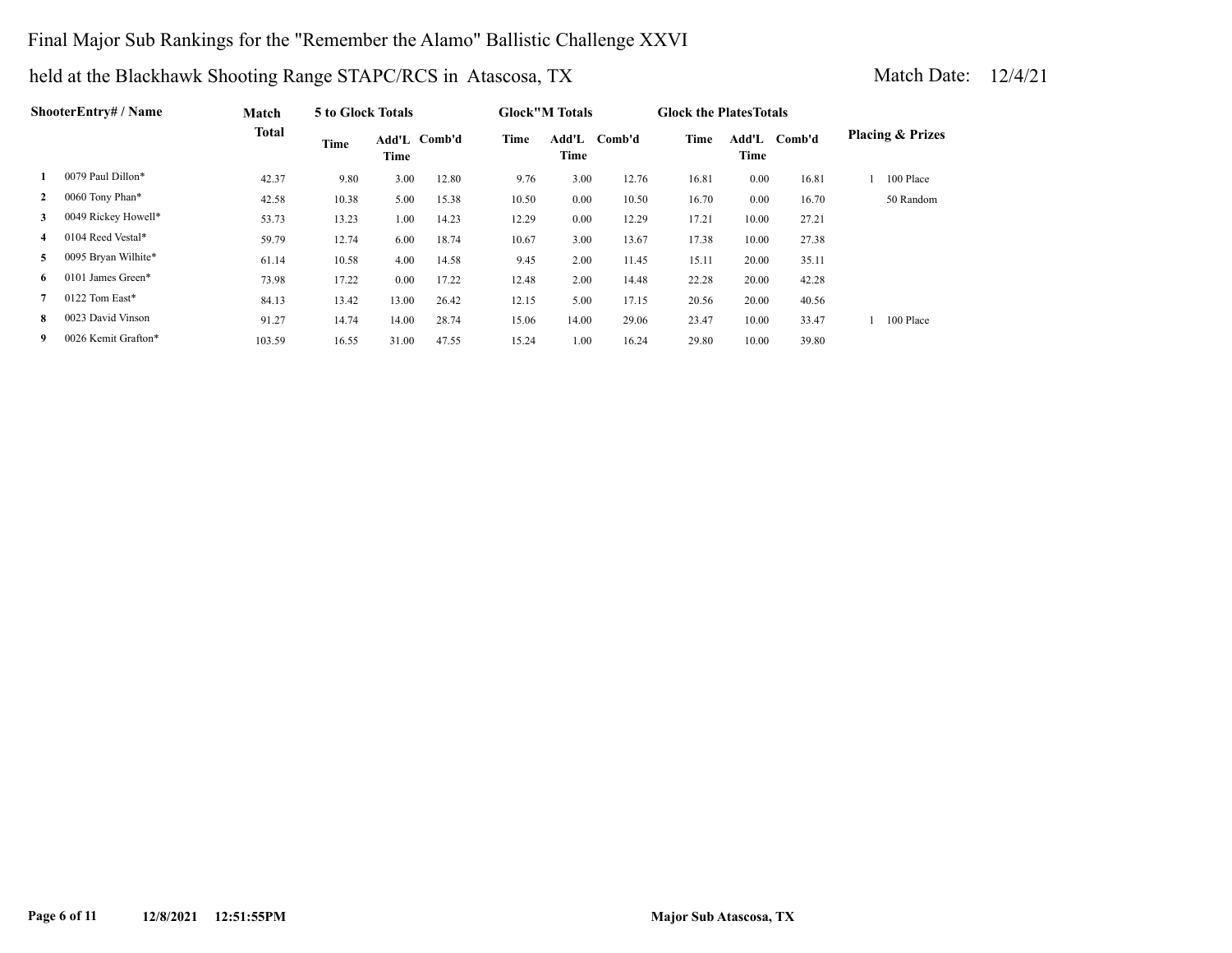## Final Master Stock Rankings for the "Remember the Alamo" Ballistic Challenge XXVI

|              | ShooterEntry# / Name   | Match        | 5 to Glock Totals |       |              |       | <b>Glock"M Totals</b> |        | <b>Glock the Plates Totals</b> |       |              |   |                             |
|--------------|------------------------|--------------|-------------------|-------|--------------|-------|-----------------------|--------|--------------------------------|-------|--------------|---|-----------------------------|
|              |                        | <b>Total</b> | <b>Time</b>       | Time  | Add'L Comb'd | Time  | Add'L<br>Time         | Comb'd | Time                           | Time  | Add'L Comb'd |   | <b>Placing &amp; Prizes</b> |
|              | 0082 Paul Dillon*      | 46.88        | 14.74             | 1.00  | 15.74        | 13.20 | 2.00                  | 15.20  | 15.94                          | 0.00  | 15.94        |   | Pistol MatchMeister         |
| $\mathbf{2}$ | 0063 Tony Phan*        | 56.34        | 15.86             | 3.00  | 18.86        | 14.71 | 6.00                  | 20.71  | 16.77                          | 0.00  | 16.77        |   | Pistol Place                |
| 3            | 0133 Grady Whitelaw*   | 56.43        | 17.65             | 8.00  | 25.65        | 15.38 | 3.00                  | 18.38  | 12.40                          | 0.00  | 12.40        | 2 | 75 Place                    |
| 4            | 0098 Bryan Wilhite*    | 58.48        | 15.37             | 14.00 | 29.37        | 13.85 | 2.00                  | 15.85  | 13.26                          | 0.00  | 13.26        |   | \$50.00 Place               |
| 5            | 0038 Jess Christensen* | 59.63        | 19.12             | 3.00  | 22.12        | 15.24 | 6.00                  | 21.24  | 16.27                          | 0.00  | 16.27        |   |                             |
| 6            | 0052 Rickey Howell*    | 60.87        | 21.29             | 5.00  | 26.29        | 16.26 | 1.00                  | 17.26  | 17.32                          | 0.00  | 17.32        |   |                             |
| 7            | 0115 Daniel Hicks*     | 64.76        | 15.31             | 18.00 | 33.31        | 14.07 | 5.00                  | 19.07  | 12.38                          | 0.00  | 12.38        |   |                             |
| 8            | 0042 Aaron Armentrout* | 67.31        | 12.90             | 8.00  | 20.90        | 12.40 | 9.00                  | 21.40  | 15.01                          | 10.00 | 25.01        |   |                             |
| 9            | 0077 Tony Wong*        | 67.48        | 13.73             | 16.00 | 29.73        | 12.65 | 9.00                  | 21.65  | 16.10                          | 0.00  | 16.10        |   |                             |
| 10           | 0107 Reed Vestal*      | 76.98        | 17.13             | 12.00 | 29.13        | 14.79 | 12.00                 | 26.79  | 21.06                          | 0.00  | 21.06        |   |                             |
| 11           | 0125 Tom East*         | 83.25        | 20.96             | 23.00 | 43.96        | 16.59 | 5.00                  | 21.59  | 17.70                          | 0.00  | 17.70        |   |                             |
| 12           | 0002 Mike Wood*        | 85.06        | 30.38             | 3.00  | 33.38        | 27.04 | 4.00                  | 31.04  | 20.64                          | 0.00  | 20.64        |   |                             |
| 13           | 0144 Robert Dearmon    | 105.58       | 16.86             | 33.00 | 49.86        | 18.81 | 14.00                 | 32.81  | 22.91                          | 0.00  | 22.91        |   |                             |
| 14           | 0005 Felipe Campos*    | 105.96       | 15.25             | 29.00 | 44.25        | 14.82 | 22.00                 | 36.82  | 24.89                          | 0.00  | 24.89        |   |                             |
| 15           | 0029 Kemit Grafton*    | 118.40       | 24.88             | 18.00 | 42.88        | 21.44 | 11.00                 | 32.44  | 33.08                          | 10.00 | 43.08        |   |                             |
| 16           | 0147 Russ Freeman*     | 127.90       | 20.95             | 49.00 | 69.95        | 20.50 | 11.00                 | 31.50  | 26.45                          | 0.00  | 26.45        |   |                             |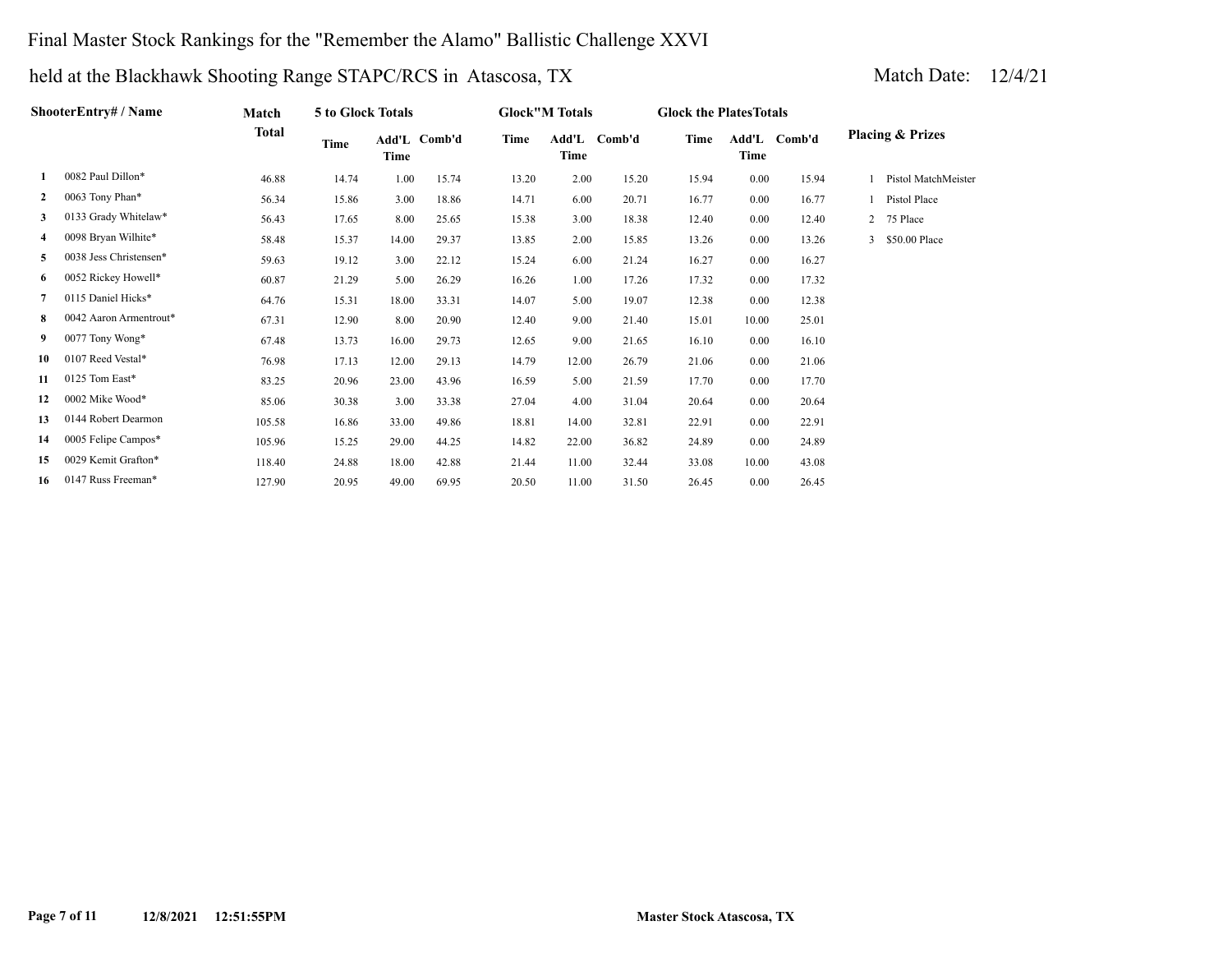## Final SubCompact Rankings for the "Remember the Alamo" Ballistic Challenge XXVI

|              | ShooterEntry# / Name   | Match        | 5 to Glock Totals |             |              |       | <b>Glock</b> "M Totals |              | <b>Glock the PlatesTotals</b> |             |              |                             |
|--------------|------------------------|--------------|-------------------|-------------|--------------|-------|------------------------|--------------|-------------------------------|-------------|--------------|-----------------------------|
|              |                        | <b>Total</b> | Time              | <b>Time</b> | Add'L Comb'd | Time  | <b>Time</b>            | Add'L Comb'd | Time                          | <b>Time</b> | Add'L Comb'd | <b>Placing &amp; Prizes</b> |
| 1            | 0094 Bryan Wilhite*    | 52.33        | 16.32             | 10.00       | 26.32        | 12.98 | 0.00                   | 12.98        | 13.03                         | 0.00        | 13.03        |                             |
| $\mathbf{2}$ | 0078 Paul Dillon*      | 55.37        | 13.92             | 7.00        | 20.92        | 12.83 | 7.00                   | 19.83        | 14.62                         | 0.00        | 14.62        |                             |
| 3            | 0059 Tony Phan*        | 57.67        | 16.14             | 6.00        | 22.14        | 15.20 | 6.00                   | 21.20        | 14.33                         | 0.00        | 14.33        |                             |
| 4            | 0130 Grady Whitelaw*   | 59.07        | 19.59             | 5.00        | 24.59        | 14.73 | 3.00                   | 17.73        | 16.75                         | 0.00        | 16.75        | Pistol Place                |
| 5            | 0103 Reed Vestal*      | 61.44        | 17.85             | 12.00       | 29.85        | 14.99 | 1.00                   | 15.99        | 15.60                         | 0.00        | 15.60        | 2 year membership renew     |
| 6            | 0035 Jess Christensen* | 62.06        | 21.37             | 5.00        | 26.37        | 16.32 | 3.00                   | 19.32        | 16.37                         | 0.00        | 16.37        |                             |
| 7            | 0074 Tony Wong*        | 67.05        | 12.44             | 23.00       | 35.44        | 12.19 | 5.00                   | 17.19        | 14.42                         | 0.00        | 14.42        |                             |
| 8            | 0048 Rickey Howell*    | 70.51        | 22.50             | 6.00        | 28.50        | 18.98 | 6.00                   | 24.98        | 17.03                         | 0.00        | 17.03        |                             |
| 9            | 0100 James Green*      | 75.14        | 21.68             | 4.00        | 25.68        | 18.99 | 11.00                  | 29.99        | 19.47                         | 0.00        | 19.47        |                             |
| 10           | 0018 John Winters*     | 77.72        | 24.70             | 7.00        | 31.70        | 22.33 | 5.00                   | 27.33        | 18.69                         | 0.00        | 18.69        |                             |
| 11           | 0022 David Vinson      | 81.77        | 24.47             | 7.00        | 31.47        | 19.41 | 7.00                   | 26.41        | 23.89                         | 0.00        | 23.89        | 1 100 Place                 |
| 12           | 0156 Mark Steele       | 89.75        | 17.46             | 24.00       | 41.46        | 18.31 | 11.00                  | 29.31        | 18.98                         | 0.00        | 18.98        | 2 \$50.00 Place             |
| 13           | 0001 Mike Wood*        | 89.96        | 31.00             | 4.00        | 35.00        | 25.84 | 6.00                   | 31.84        | 23.12                         | 0.00        | 23.12        |                             |
| 14           | 0121 Tom East*         | 95.20        | 20.59             | 13.00       | 33.59        | 16.69 | 8.00                   | 24.69        | 26.92                         | 10.00       | 36.92        |                             |
| 15           | 0025 Kemit Grafton*    | 96.71        | 22.46             | 12.00       | 34.46        | 21.85 | 15.00                  | 36.85        | 25.40                         | 0.00        | 25.40        |                             |
| 16           | 0138 Joseph Osborne*   | 101.53       | 22.08             | 30.00       | 52.08        | 18.37 | 9.00                   | 27.37        | 22.08                         | 0.00        | 22.08        |                             |
| 17           | 0175 Garrick Gonzalez  | 105.67       | 19.70             | 30.00       | 49.70        | 19.49 | 14.00                  | 33.49        | 22.48                         | 0.00        | 22.48        | 3 Knife Place               |
| 18           | 0032 Javier Chavez     | 115.43       | 25.56             | 10.00       | 35.56        | 19.39 | 28.00                  | 47.39        | 32.48                         | 0.00        | 32.48        |                             |
| 19           | 0069 Patricia Dye      | 117.25       | 28.54             | 18.00       | 46.54        | 26.82 | 11.00                  | 37.82        | 32.89                         | 0.00        | 32.89        |                             |
| 20           | 0173 Matthew Gonzalez  | 127.98       | 27.19             | 10.00       | 37.19        | 23.13 | 2.00                   | 25.13        | 35.66                         | 30.00       | 65.66        |                             |
| 21           | 0178 Jeremy Smith      | 142.11       | 34.77             | 19.00       | 53.77        | 26.00 | 22.00                  | 48.00        | 40.34                         | 0.00        | 40.34        |                             |
| 22           | 0087 David Cyburt      | 317.70       | 30.92             | 83.00       | 113.92       | 29.38 | 47.00                  | 76.38        | 67.40                         | 60.00       | 127.40       |                             |
| 23           | 0091 David McGuire     | 320.86       | 34.86             | 115.00      | 149.86       | 35.81 | 47.00                  | 82.81        | 58.19                         | 30.00       | 88.19        |                             |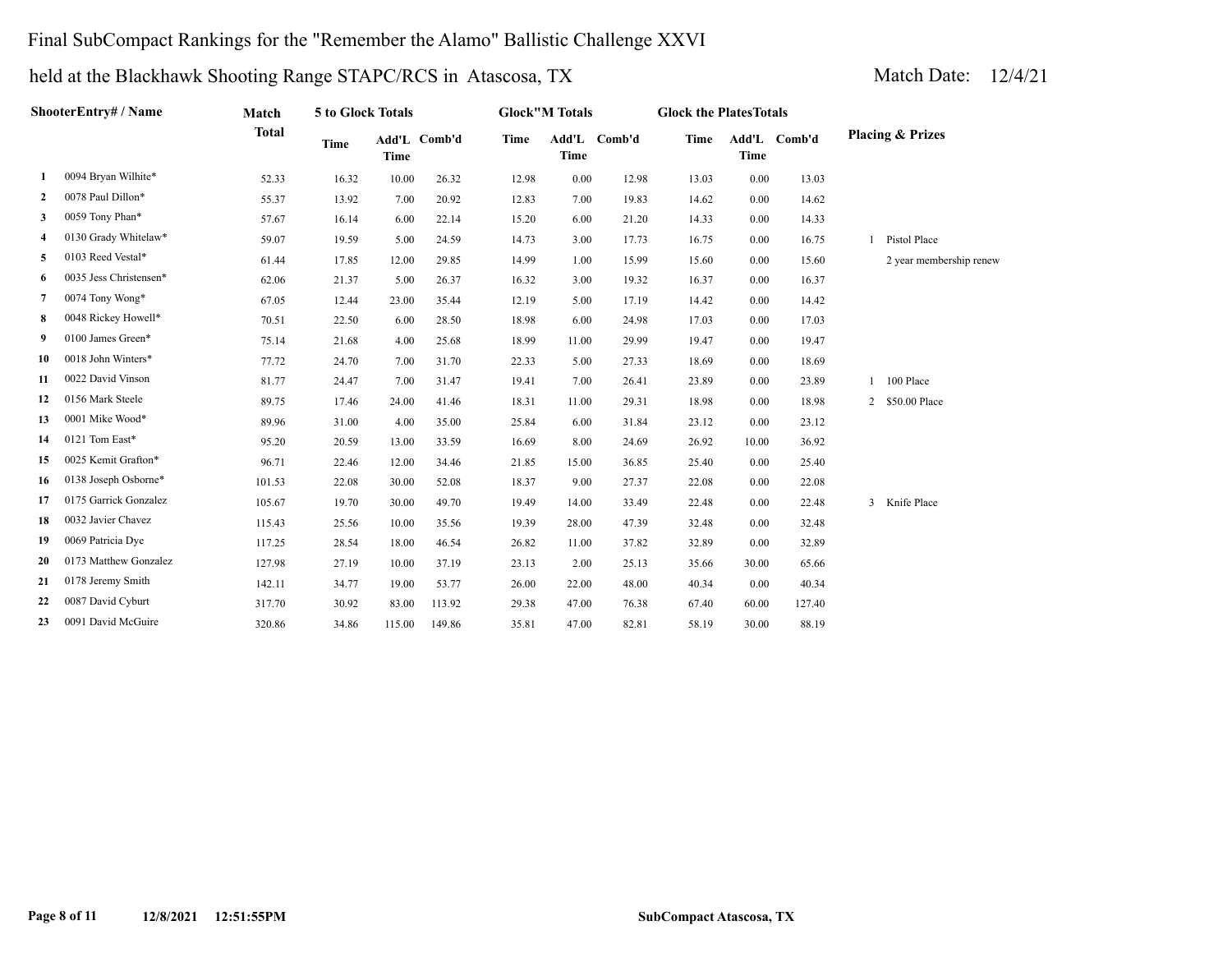## Final Unlimited Rankings for the "Remember the Alamo" Ballistic Challenge XXVI

|                | ShooterEntry# / Name   | Match        | 5 to Glock Totals |             |              |       | <b>Glock</b> "M Totals |              | <b>Glock the PlatesTotals</b> |             |              |                             |
|----------------|------------------------|--------------|-------------------|-------------|--------------|-------|------------------------|--------------|-------------------------------|-------------|--------------|-----------------------------|
|                |                        | <b>Total</b> | <b>Time</b>       | <b>Time</b> | Add'L Comb'd | Time  | <b>Time</b>            | Add'L Comb'd | Time                          | <b>Time</b> | Add'L Comb'd | <b>Placing &amp; Prizes</b> |
| $\mathbf{1}$   | 0097 Bryan Wilhite*    | 42.21        | 13.19             | 2.00        | 15.19        | 13.83 | 2.00                   | 15.83        | 11.19                         | 0.00        | 11.19        | 1 Pistol Place              |
| 2              | 0076 Tony Wong*        | 45.36        | 13.89             | 4.00        | 17.89        | 11.54 | 3.00                   | 14.54        | 12.93                         | 0.00        | 12.93        |                             |
| 3              | 0062 Tony Phan*        | 47.43        | 15.67             | 4.00        | 19.67        | 15.61 | 1.00                   | 16.61        | 11.15                         | 0.00        | 11.15        |                             |
| $\overline{4}$ | 0081 Paul Dillon*      | 50.41        | 13.60             | 5.00        | 18.60        | 13.08 | 5.00                   | 18.08        | 13.73                         | 0.00        | 13.73        |                             |
| 5              | 0051 Rickey Howell*    | 50.43        | 19.58             | 1.00        | 20.58        | 15.86 | 2.00                   | 17.86        | 11.99                         | 0.00        | 11.99        | 50 Random                   |
| 6              | 0132 Grady Whitelaw*   | 52.34        | 18.64             | 1.00        | 19.64        | 16.88 | 4.00                   | 20.88        | 11.82                         | 0.00        | 11.82        |                             |
| 7              | 0106 Reed Vestal*      | 53.75        | 18.00             | 0.00        | 18.00        | 14.09 | 6.00                   | 20.09        | 15.66                         | 0.00        | 15.66        |                             |
| 8              | 0171 Matthew Gonzalez  | 56.59        | 21.47             | 2.00        | 23.47        | 18.03 | 0.00                   | 18.03        | 15.09                         | 0.00        | 15.09        | 1 Pistol Place              |
| 9              | 0140 Steven Pariseau   | 61.00        | 14.38             | 12.00       | 26.38        | 13.41 | 7.00                   | 20.41        | 14.21                         | 0.00        | 14.21        |                             |
| 10             | 0037 Jess Christensen* | 61.26        | 18.14             | 5.00        | 23.14        | 16.33 | 3.00                   | 19.33        | 18.79                         | 0.00        | 18.79        |                             |
| 11             | 0137 Chris Edwards*    | 61.99        | 20.48             | 5.00        | 25.48        | 18.63 | 3.00                   | 21.63        | 14.88                         | $0.00\,$    | 14.88        |                             |
| 12             | 0124 Tom East*         | 62.40        | 17.85             | 6.00        | 23.85        | 17.48 | 4.00                   | 21.48        | 17.07                         | 0.00        | 17.07        |                             |
| 13             | 0166 Michael Kane      | 63.78        | 23.37             | 1.00        | 24.37        | 20.82 | 1.00                   | 21.82        | 17.59                         | 0.00        | 17.59        | 2 75 Place                  |
| 14             | 0041 Aaron Armentrout* | 63.96        | 12.87             | 23.00       | 35.87        | 12.28 | 2.00                   | 14.28        | 13.81                         | 0.00        | 13.81        |                             |
| 15             | 0009 Philip Farr       | 64.21        | 13.96             | 9.00        | 22.96        | 12.85 | 12.00                  | 24.85        | 16.40                         | 0.00        | 16.40        | 3 \$50.00 Place             |
| 16             | 0019 John Winters*     | 64.45        | 22.95             | 3.00        | 25.95        | 19.58 | 1.00                   | 20.58        | 17.92                         | 0.00        | 17.92        |                             |
| 17             | 0152 Brannon Sickels   | 64.68        | 21.67             | 3.00        | 24.67        | 18.32 | 5.00                   | 23.32        | 16.69                         | $0.00\,$    | 16.69        |                             |
| 18             | 0113 Ken McLemore      | 75.43        | 24.78             | 5.00        | 29.78        | 22.37 | 4.00                   | 26.37        | 19.28                         | 0.00        | 19.28        |                             |
| 19             | 0176 Garrick Gonzalez  | 83.88        | 17.93             | 25.00       | 42.93        | 17.97 | 2.00                   | 19.97        | 20.98                         | $0.00\,$    | 20.98        |                             |
| 20             | 0146 Russ Freeman*     | 84.15        | 19.14             | 20.00       | 39.14        | 18.71 | 7.00                   | 25.71        | 19.30                         | 0.00        | 19.30        |                             |
| 21             | 0013 Phillip Henderson | 86.03        | 25.25             | 3.00        | 28.25        | 28.77 | 2.00                   | 30.77        | 27.01                         | 0.00        | 27.01        |                             |
| 22             | 0016 Michael Reed      | 86.38        | 23.96             | 19.00       | 42.96        | 17.41 | 3.00                   | 20.41        | 23.01                         | $0.00\,$    | 23.01        |                             |
| 23             | 0028 Kemit Grafton*    | 88.58        | 20.36             | 22.00       | 42.36        | 17.89 | 5.00                   | 22.89        | 23.33                         | $0.00\,$    | 23.33        |                             |
| 24             | 0071 Patricia Dye      | 94.01        | 32.44             | 8.00        | 40.44        | 28.31 | 4.00                   | 32.31        | 21.26                         | 0.00        | 21.26        |                             |
| 25             | 0143 Robert Dearmon    | 98.31        | 16.87             | 21.00       | 37.87        | 17.16 | 22.00                  | 39.16        | 21.28                         | $0.00\,$    | 21.28        | 50 Random                   |
| 26             | 0120 Charles Morris    | 113.09       | 23.03             | 5.00        | 28.03        | 42.79 | 20.00                  | 62.79        | 22.27                         | $0.00\,$    | 22.27        | 2 year membership renew     |
| 27             | 0045 Jerry Moyer Jr    | 143.96       | 30.68             | 28.00       | 58.68        | 29.48 | 20.00                  | 49.48        | 35.80                         | 0.00        | 35.80        |                             |
| 28             | 0149 Rafael Chavez     | 155.09       | 29.09             | 30.00       | 59.09        | 26.82 | 19.00                  | 45.82        | 40.18                         | 10.00       | 50.18        |                             |
| 29             | 0159 Reginald Lawson   | 161.66       | 53.71             | 23.00       | 76.71        | 45.46 | 8.00                   | 53.46        | 31.49                         | 0.00        | 31.49        |                             |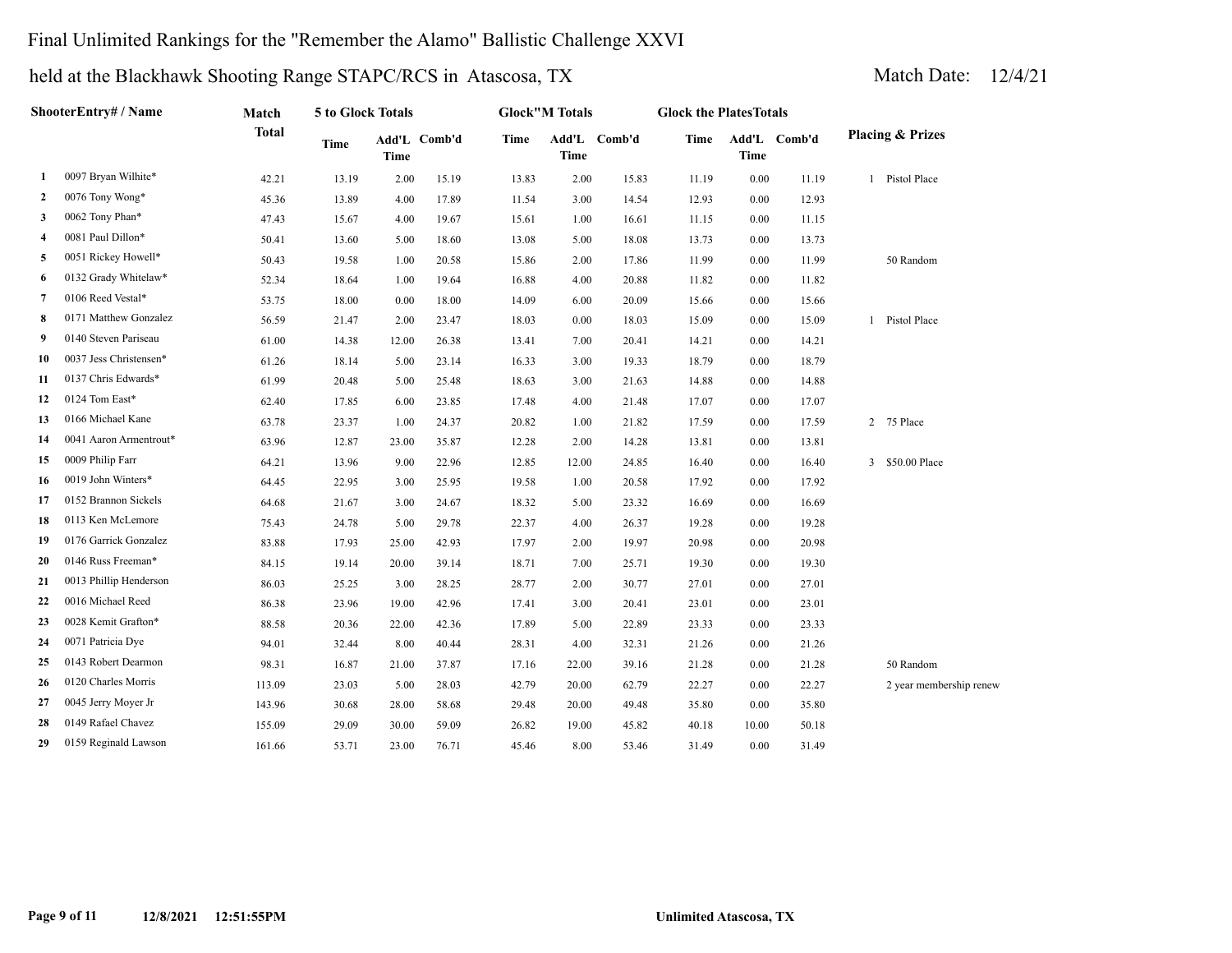**Final Team Rankings for the "Remember the Alamo" Ballistic Challenge XXVI**

|  | шя |
|--|----|
|  |    |

| Ступнан         |        |                  |                                               |  |
|-----------------|--------|------------------|-----------------------------------------------|--|
| <b>Standing</b> | Score  | <b>Team Name</b> | <b>Team Members</b>                           |  |
|                 | 648.70 | WURST SHOOTERS   | Mark Steele, Zachary Winegar, Gabriel Schmidt |  |
|                 |        |                  |                                               |  |
|                 | 999.18 | GLOCKwork Orange | Robert Viejo, Jeremy Smith, Justin Kane       |  |